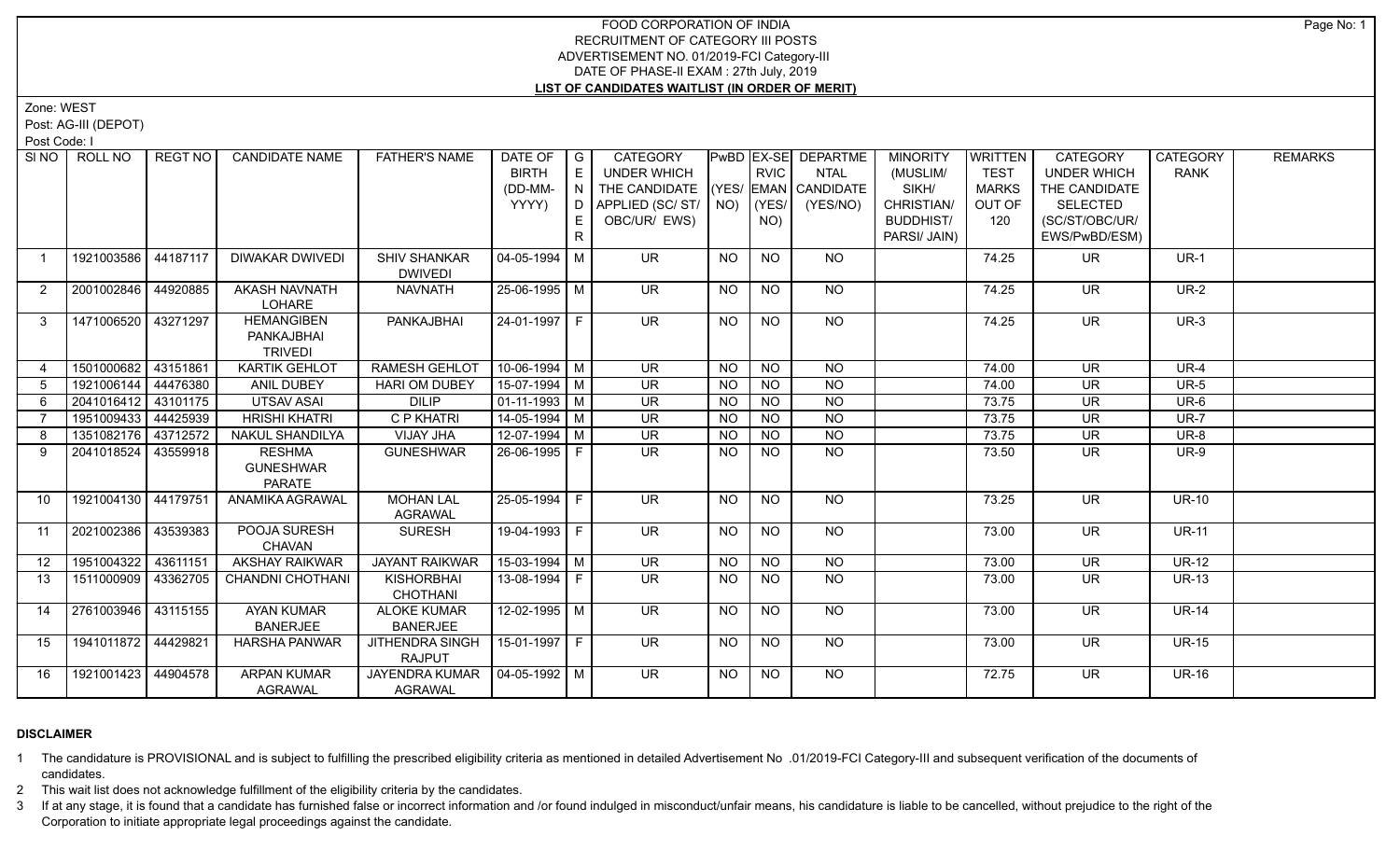Zone: WEST

Post: AG-III (DEPOT)

Post Code: I

| SI <sub>NO</sub> | ROLL NO             | <b>REGT NO</b> | <b>CANDIDATE NAME</b>             | <b>FATHER'S NAME</b>            | DATE OF $ G $          |     | <b>CATEGORY</b>                    |           |                  | PwBD EX-SE DEPARTME | <b>MINORITY</b>  | <b>WRITTEN</b> | <b>CATEGORY</b>          | <b>CATEGORY</b> | <b>REMARKS</b> |
|------------------|---------------------|----------------|-----------------------------------|---------------------------------|------------------------|-----|------------------------------------|-----------|------------------|---------------------|------------------|----------------|--------------------------|-----------------|----------------|
|                  |                     |                |                                   |                                 | <b>BIRTH</b>           | E   | UNDER WHICH                        |           | <b>RVIC</b>      | <b>NTAL</b>         | (MUSLIM/         | <b>TEST</b>    | <b>UNDER WHICH</b>       | <b>RANK</b>     |                |
|                  |                     |                |                                   |                                 | (DD-MM-                | IN. | THE CANDIDATE (YES/ EMAN CANDIDATE |           |                  |                     | SIKH/            | <b>MARKS</b>   | THE CANDIDATE            |                 |                |
|                  |                     |                |                                   |                                 | YYYY)                  |     | D   APPLIED (SC/ ST/   NO)         |           | (YES/            | (YES/NO)            | CHRISTIAN/       | OUT OF         | SELECTED                 |                 |                |
|                  |                     |                |                                   |                                 |                        |     | OBC/UR/ EWS)                       |           | NO)              |                     | <b>BUDDHIST/</b> | 120            | (SC/ST/OBC/UR/           |                 |                |
|                  |                     |                |                                   |                                 |                        | R.  |                                    |           |                  |                     | PARSI/ JAIN)     |                | EWS/PwBD/ESM)            |                 |                |
| 17               | 1351001839          | 43075495       | <b>CHANDRA BHUSHAN</b>            | AWADH KISHOR                    | 05-05-1992 M           |     | <b>UR</b>                          | <b>NO</b> | <b>NO</b>        | <b>NO</b>           |                  | 72.75          | <b>UR</b>                | <b>UR-17</b>    |                |
|                  |                     |                | <b>CHOUBEY</b>                    | <b>CHOUBEY</b>                  |                        |     |                                    |           |                  |                     |                  |                |                          |                 |                |
| 18               | 1351071621 44144409 |                | <b>BINNI KUMARI</b>               | <b>KAMALESHWAR</b>              | $ 03 - 06 - 1992 $ F   |     | <b>UR</b>                          | <b>NO</b> | <b>NO</b>        | NO                  |                  | 72.75          | <b>UR</b>                | <b>UR-18</b>    |                |
|                  |                     |                |                                   | <b>KUMAR DUBEY</b>              |                        |     |                                    |           |                  |                     |                  |                |                          |                 |                |
| 19               | 1381004512 45087018 |                | <b>SHASHANK SINGH</b>             | RAVINDRA KUMAR                  | $\sqrt{08-11-1992}$ M  |     | UR.                                | <b>NO</b> | <b>NO</b>        | NO                  |                  | 72.75          | UR.                      | <b>UR-19</b>    |                |
|                  |                     |                |                                   | <b>SINGH</b>                    |                        |     |                                    |           |                  |                     |                  |                |                          |                 |                |
| 20               | 1921013493 43346487 |                | <b>ASHISH TIWARI</b>              | <b>KAMLESH TIWARI</b>           | $29-11-1992$ M         |     | $\overline{\mathsf{UR}}$           | <b>NO</b> | N <sub>O</sub>   | $\overline{NO}$     |                  | 72.50          | $\overline{\mathsf{UR}}$ | $UR-20$         |                |
| 21               | 2321029585 43912374 |                | <b>ROHIT JAIMAN</b>               | <b>DINESH JAIMAN</b>            | $\sqrt{09-03-1996}$ M  |     | $\overline{\mathsf{UR}}$           | <b>NO</b> | <b>NO</b>        | <b>NO</b>           |                  | 72.50          | $\overline{\mathsf{UR}}$ | $UR-21$         |                |
| 22               | 1471006311 43762285 |                | PRATIK DEEPAK                     | <b>DEEPAK</b>                   | $\boxed{01-05-1996}$ M |     | $\overline{\mathsf{UR}}$           | <b>NO</b> | $N$ <sup>O</sup> | $\overline{NO}$     | <b>CHRISTIAN</b> | 72.25          | $\overline{\mathsf{UR}}$ | $UR-22$         |                |
|                  |                     |                | <b>MACWAN</b>                     |                                 |                        |     |                                    |           |                  |                     |                  |                |                          |                 |                |
| 23               | 2041019838 43199056 |                | <b>SWAPNIL ANIL</b>               | <b>ANIL SHIVRAM</b>             | $11-03-1994$ M         |     | $\overline{\mathsf{UR}}$           | <b>NO</b> | <b>NO</b>        | NO                  |                  | 72.00          | $\overline{\mathsf{UR}}$ | <b>UR-23</b>    |                |
|                  |                     |                | <b>WATVE</b>                      | <b>WATVE</b>                    |                        |     |                                    |           |                  |                     |                  |                |                          |                 |                |
| 24               | 2071012669 43937449 |                | <b>KULDEEP DILIP</b>              | <b>DILIP</b>                    | $\sqrt{04-09-1994}$ M  |     | $\overline{\mathsf{UR}}$           | <b>NO</b> | $N$ O            | NO                  |                  | 72.00          | $\overline{\mathsf{UR}}$ | $UR-24$         |                |
|                  |                     |                | <b>KAKDE</b>                      |                                 |                        |     |                                    |           |                  |                     |                  |                |                          |                 |                |
| 25               | 1521003453 43238163 |                | <b>AMIT SANGWAN</b>               | <b>DHUP SINGH</b>               | $\sqrt{20-12-1994}$ M  |     | $\overline{\mathsf{UR}}$           | <b>NO</b> | <b>NO</b>        | <b>NO</b>           |                  | 72.00          | <b>UR</b>                | $UR-25$         |                |
| 26               | 2021005829 43676378 |                | <b>SAYALI SURESH</b>              | <b>SURESH SHRIDHAR</b>          | 13-06-1992   F         |     | UR.                                | NO.       | NO.              | NO                  |                  | 71.75          | <b>UR</b>                | <b>UR-26</b>    |                |
|                  |                     |                | <b>SHETYE</b>                     | <b>SHETYE</b>                   |                        |     |                                    |           |                  |                     |                  |                |                          |                 |                |
| 27               | 1921012029 43422905 |                | <b>ARPIT RAWAT</b>                | <b>RAMESHWAR</b>                | 05-10-1993 M           |     | $\overline{\mathsf{UR}}$           | NO.       | NO.              | NO                  |                  | 71.75          | UR.                      | <b>UR-27</b>    |                |
|                  |                     |                |                                   | <b>RAWAT</b>                    |                        |     |                                    |           |                  |                     |                  |                |                          |                 |                |
| 28               | 2001007061          | 45083801       | <b>VITTHAL PANDHARI</b><br>SAWANT | <b>PANDHARI</b>                 | $17 - 12 - 1993$ M     |     | UR                                 | NO        | NO               | $N$ <sup>O</sup>    |                  | 71.75          | UR.                      | <b>UR-28</b>    |                |
| 29               | 1601001199 43202078 |                | <b>LALIT GUPTA</b>                | <b>NARESH KUMAR</b>             | $13-09-1995$ M         |     | $\overline{\mathsf{UR}}$           | <b>NO</b> | $N$ O            | $N$ O               |                  | 71.75          | $\overline{\mathsf{UR}}$ | <b>UR-29</b>    |                |
| 30               | 1921022924          | 44681330       | <b>SURBHI TIWARI</b>              | <b>GAUTAM TIWARI</b>            | $ 05-02-1996 F$        |     | <b>UR</b>                          | <b>NO</b> | <b>NO</b>        | <b>NO</b>           |                  | 71.50          | <b>UR</b>                | <b>UR-30</b>    |                |
| 31               | 2051005353          | 43235472       | SUBODH SUNIL                      | <b>SUNIL PANDE</b>              | $10-05-1996$ M         |     | UR.                                | <b>NO</b> | NO               | NO                  |                  | 71.50          | <b>UR</b>                | <b>UR-31</b>    |                |
|                  |                     |                | PANDE                             |                                 |                        |     |                                    |           |                  |                     |                  |                |                          |                 |                |
| 32               | 2071006581 43173958 |                | AMIT ANAND SINGH                  | <b>AJAY KUMAR</b>               | 26-03-1997 M           |     | UR.                                | NO        | NO.              | NO.                 |                  | 71.50          | UR.                      | <b>UR-32</b>    |                |
|                  |                     |                |                                   | <b>SINGH</b>                    |                        |     |                                    |           |                  |                     |                  |                |                          |                 |                |
| 33               | 1981001724 44123073 |                | SANJEEV SHARMA                    | SURESH CHANDRA   14-08-1992   M |                        |     | <b>UR</b>                          | <b>NO</b> | <b>NO</b>        | NO.                 |                  | 71.25          | <b>UR</b>                | <b>UR-33</b>    |                |
|                  |                     |                |                                   | <b>SHARMA</b>                   |                        |     |                                    |           |                  |                     |                  |                |                          |                 |                |

#### **DISCLAIMER**

1 The candidature is PROVISIONAL and is subject to fulfilling the prescribed eligibility criteria as mentioned in detailed Advertisement No .01/2019-FCI Category-III and subsequent verification of the documents of candidates.

2 This wait list does not acknowledge fulfillment of the eligibility criteria by the candidates.

3 If at any stage, it is found that a candidate has furnished false or incorrect information and /or found indulged in misconduct/unfair means, his candidature is liable to be cancelled, without prejudice to the right of t Corporation to initiate appropriate legal proceedings against the candidate.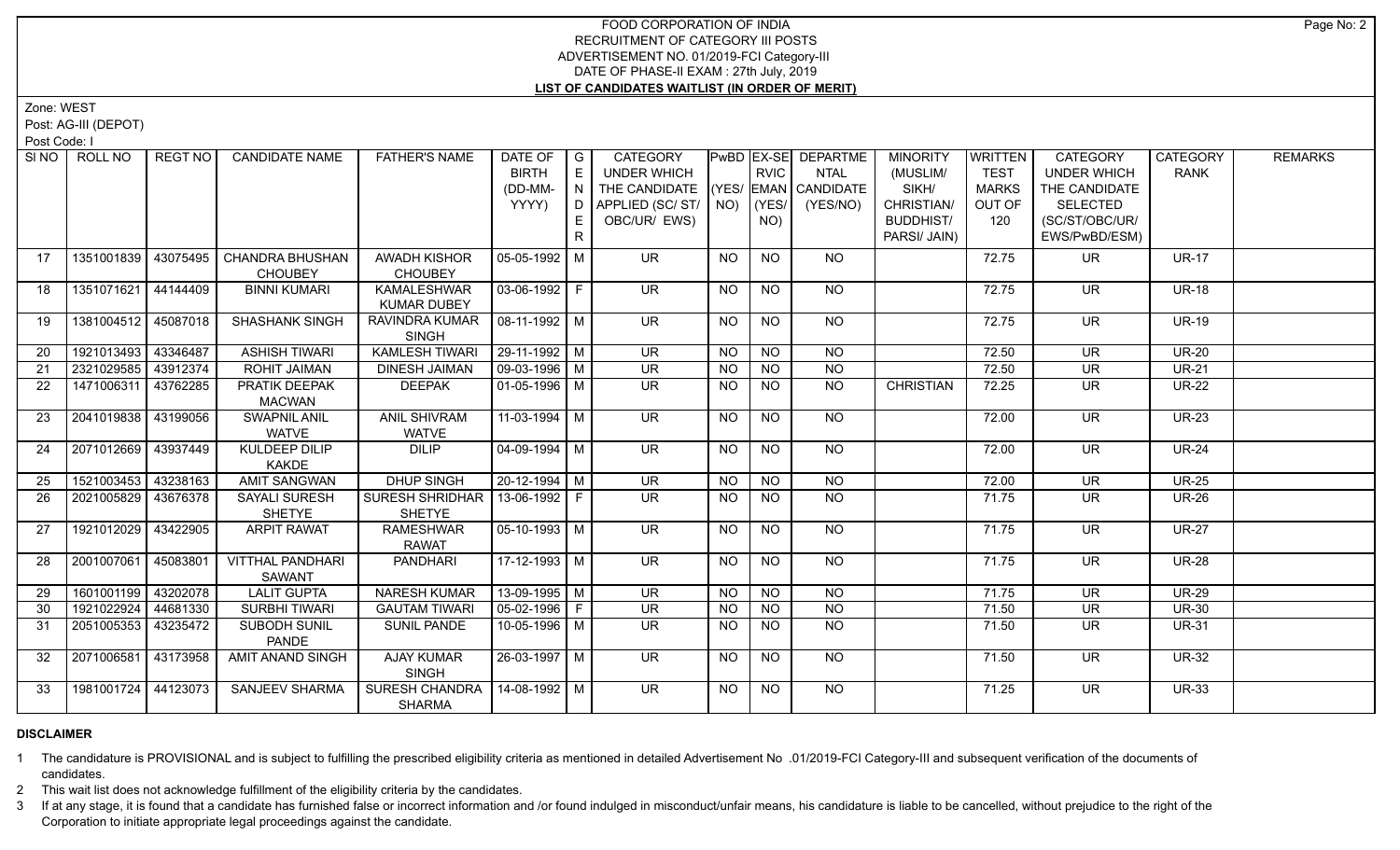Zone: WEST

Post: AG-III (DEPOT)

Post Code: I

|    | SINO   ROLL NO      | REGT NO  | <b>CANDIDATE NAME</b>                               | <b>FATHER'S NAME</b>                                    | DATE OF<br><b>BIRTH</b><br>(DD-MM-<br>YYYY) | $\overline{G}$<br>E<br>N.<br>D.<br>E.<br>R. | <b>CATEGORY</b><br>UNDER WHICH<br>THE CANDIDATE<br>APPLIED (SC/ST/<br>OBC/UR/ EWS) |                | <b>RVIC</b><br>$NO)$ (YES/<br>NO) | PwBD EX-SE DEPARTME<br><b>NTAL</b><br>(YES/ EMAN CANDIDATE<br>(YES/NO) | <b>MINORITY</b><br>(MUSLIM/<br>SIKH/<br>CHRISTIAN/<br><b>BUDDHIST/</b><br>PARSI/ JAIN) | <b>WRITTEN</b><br><b>TEST</b><br><b>MARKS</b><br>OUT OF<br>120 | <b>CATEGORY</b><br><b>UNDER WHICH</b><br>THE CANDIDATE<br><b>SELECTED</b><br>(SC/ST/OBC/UR/<br>EWS/PwBD/ESM) | <b>CATEGORY</b><br><b>RANK</b> | <b>REMARKS</b> |
|----|---------------------|----------|-----------------------------------------------------|---------------------------------------------------------|---------------------------------------------|---------------------------------------------|------------------------------------------------------------------------------------|----------------|-----------------------------------|------------------------------------------------------------------------|----------------------------------------------------------------------------------------|----------------------------------------------------------------|--------------------------------------------------------------------------------------------------------------|--------------------------------|----------------|
| 34 | 2751004137          | 43558414 | <b>INDRANATH MITRA</b>                              | DEBENDRANATH<br>MITRA                                   | 25-05-1993 M                                |                                             | UR.                                                                                | NO             | <b>NO</b>                         | NO.                                                                    |                                                                                        | 71.25                                                          | UR.                                                                                                          | <b>UR-34</b>                   |                |
| 35 | 1521002060          | 43719736 | UTSAV SUNILBHAI<br><b>KAPADIA</b>                   | SUNIL PIYUSHBHAI<br><b>KAPADIA</b>                      | 18-11-1994 M                                |                                             | <b>UR</b>                                                                          | NO             | <b>NO</b>                         | NO.                                                                    |                                                                                        | 71.25                                                          | UR.                                                                                                          | <b>UR-35</b>                   |                |
| 36 | 1921021334          | 43335181 | <b>VIKAS SINGH</b>                                  | <b>VIJAY SINGH</b>                                      | 17-09-1995 M                                |                                             | $\overline{\mathsf{UR}}$                                                           | <b>NO</b>      | <b>NO</b>                         | $N$ <sup>O</sup>                                                       |                                                                                        | 71.25                                                          | <b>UR</b>                                                                                                    | <b>UR-36</b>                   |                |
| 37 | 1941012077          | 43901857 | <b>KIRTI KELWA</b>                                  | <b>BHANWAR SINGH</b><br><b>KELWA</b>                    | 19-08-1998 F                                |                                             | UR.                                                                                | NO.            | NO.                               | <b>NO</b>                                                              |                                                                                        | 71.25                                                          | UR.                                                                                                          | <b>UR-37</b>                   |                |
| 38 | 2001005058          | 44423284 | AMAR ACHYUT PATIL                                   | <b>ACHYUT</b>                                           | 26-01-1995   M                              |                                             | <b>UR</b>                                                                          | NO.            | <b>NO</b>                         | <b>NO</b>                                                              |                                                                                        | 71.00                                                          | <b>UR</b>                                                                                                    | <b>UR-38</b>                   |                |
| 39 | 1471004028          | 44664914 | <b>HARSH</b><br><b>KAUSHIKKUMAR</b><br><b>BHATT</b> | <b>KAUSHIKKUMAR</b>                                     | 14-02-1995   M                              |                                             | UR.                                                                                | NO.            | <b>NO</b>                         | N <sub>O</sub>                                                         |                                                                                        | 71.00                                                          | <b>UR</b>                                                                                                    | <b>UR-39</b>                   |                |
| 40 | 1921023194          | 44568965 | <b>RAMA KUMARI</b>                                  | <b>HIRA LAL PATEL</b>                                   | $ 01-01-1996 F$                             |                                             | $\overline{\mathsf{UR}}$                                                           | <b>NO</b>      | $\overline{NQ}$                   | $\overline{NQ}$                                                        |                                                                                        | 71.00                                                          | <b>UR</b>                                                                                                    | $UR-40$                        |                |
| 41 | 1411062716          | 45093524 | <b>SAURABH KUMAR</b>                                | <b>BINOD KUMAR</b><br><b>SINGH</b>                      | 25-04-1992 M                                |                                             | $\overline{\mathsf{UR}}$                                                           | <b>NO</b>      | $\overline{N}$                    | $\overline{NQ}$                                                        |                                                                                        | 70.75                                                          | $\overline{\mathsf{UR}}$                                                                                     | <b>UR-41</b>                   |                |
| 42 | 2041014730 43596419 |          | <b>NIKITESH VASANTA</b><br><b>AMBOLIKAR</b>         | <b>VASANTA</b><br><b>RAMKRISHNA</b><br><b>AMBOLIKAR</b> | 18-05-1992 M                                |                                             | $\overline{\mathsf{UR}}$                                                           | NO             | N <sub>O</sub>                    | $N$ <sup>O</sup>                                                       |                                                                                        | 70.75                                                          | $\overline{\mathsf{UR}}$                                                                                     | $UR-42$                        |                |
| 43 | 1411027758          | 43844102 | <b>KETAN KUMAR</b><br><b>SINHA</b>                  | <b>DINESHWAR</b><br>PRASAD SINHA                        | 21-01-1993 M                                |                                             | UR.                                                                                | NO.            | <b>NO</b>                         | NO.                                                                    |                                                                                        | 70.75                                                          | UR.                                                                                                          | <b>UR-43</b>                   |                |
| 44 | 2031002419 45002484 |          | <b>DHIRAJ MANOHAR</b><br><b>MOTWANI</b>             | <b>MANOHAR</b><br><b>SITALDAS</b><br><b>MOTWANI</b>     | 18-01-1994 M                                |                                             | $\overline{\mathsf{UR}}$                                                           | N <sub>O</sub> | N <sub>O</sub>                    | N <sub>O</sub>                                                         |                                                                                        | 70.75                                                          | $\overline{\mathsf{UR}}$                                                                                     | $UR-44$                        |                |
| 45 | 2031003439          | 45206529 | <b>RAJADEVBRATA</b><br><b>BHAGIRATHI SINGH</b>      | BHAGIRATHI SINGH   24-03-1994   M                       |                                             |                                             | $\overline{\mathsf{UR}}$                                                           | NO             | NO                                | NO                                                                     |                                                                                        | 70.75                                                          | UR.                                                                                                          | <b>UR-45</b>                   |                |
| 46 | 2041010045 43401709 |          | <b>TUSHAR</b><br>RADHESHYAM<br><b>BARAPATRE</b>     | RADHESHYAM M<br><b>BARAPATRE</b>                        | 29-06-1994 M                                |                                             | UR.                                                                                | NO.            | <b>NO</b>                         | NO.                                                                    |                                                                                        | 70.75                                                          | <b>UR</b>                                                                                                    | <b>UR-46</b>                   |                |
| 47 | 2001009951          | 44062608 | SUDARSHAN<br><b>BHAGIRATH KALE</b>                  | <b>BHAGIRATH</b>                                        | 28-02-1995 M                                |                                             | UR.                                                                                | NO             | <b>NO</b>                         | <b>NO</b>                                                              |                                                                                        | 70.75                                                          | UR.                                                                                                          | <b>UR-47</b>                   |                |

# **DISCLAIMER**

1 The candidature is PROVISIONAL and is subject to fulfilling the prescribed eligibility criteria as mentioned in detailed Advertisement No .01/2019-FCI Category-III and subsequent verification of the documents of candidates.

2 This wait list does not acknowledge fulfillment of the eligibility criteria by the candidates.

3 If at any stage, it is found that a candidate has furnished false or incorrect information and /or found indulged in misconduct/unfair means, his candidature is liable to be cancelled, without prejudice to the right of t Corporation to initiate appropriate legal proceedings against the candidate.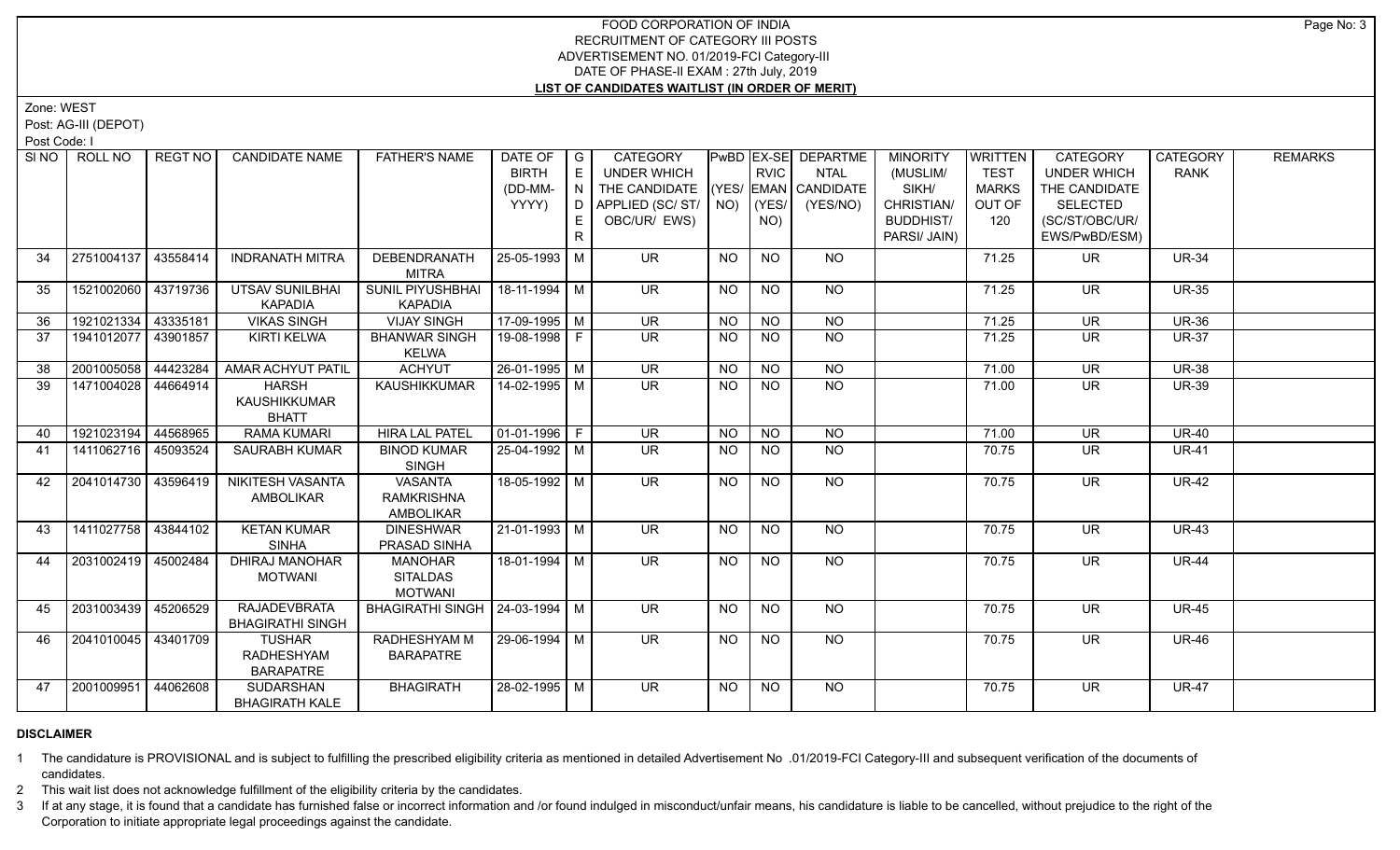Zone: WEST

Post: AG-III (DEPOT)

Post Code: I

| SINO | ROLL NO             | REGT NO  | <b>CANDIDATE NAME</b>    | <b>FATHER'S NAME</b>            | DATE OF                      | $\overline{\phantom{a}}$ G | CATEGORY                           |           |                | PwBD EX-SE DEPARTME | <b>MINORITY</b>                | WRITTEN       | <b>CATEGORY</b>                   | <b>CATEGORY</b> | <b>REMARKS</b> |
|------|---------------------|----------|--------------------------|---------------------------------|------------------------------|----------------------------|------------------------------------|-----------|----------------|---------------------|--------------------------------|---------------|-----------------------------------|-----------------|----------------|
|      |                     |          |                          |                                 | <b>BIRTH</b>                 | E                          | <b>UNDER WHICH</b>                 |           | <b>RVIC</b>    | <b>NTAL</b>         | (MUSLIM/                       | <b>TEST</b>   | <b>UNDER WHICH</b>                | <b>RANK</b>     |                |
|      |                     |          |                          |                                 | (DD-MM-                      |                            | THE CANDIDATE (YES/ EMAN CANDIDATE |           |                |                     | SIKH/                          | <b>MARKS</b>  | THE CANDIDATE                     |                 |                |
|      |                     |          |                          |                                 | YYYY)                        | E.                         | OBC/UR/ EWS)                       |           |                | (YES/NO)            | CHRISTIAN/<br><b>BUDDHIST/</b> | OUT OF<br>120 | <b>SELECTED</b><br>(SC/ST/OBC/UR/ |                 |                |
|      |                     |          |                          |                                 |                              |                            |                                    |           | NO)            |                     |                                |               |                                   |                 |                |
|      |                     |          |                          |                                 |                              | R.                         |                                    |           |                |                     | PARSI/ JAIN)                   |               | EWS/PwBD/ESM)                     |                 |                |
| 48   | 1941002042          | 43637441 | <b>MAYANK GUPTA</b>      | <b>SATISH GUPTA</b>             | 16-07-1995 M                 |                            | <b>UR</b>                          | <b>NO</b> | <b>NO</b>      | NO                  |                                | 70.75         | UR.                               | <b>UR-48</b>    |                |
| 49   | 2051000539 43277218 |          | POOJA EKNATH             | <b>EKNATH KADAM</b>             | 08-05-1996 F                 |                            | <b>UR</b>                          | NO.       | NO.            | NO                  |                                | 70.75         | <b>UR</b>                         | <b>UR-49</b>    |                |
|      |                     |          | KADAM                    |                                 |                              |                            |                                    |           |                |                     |                                |               |                                   |                 |                |
| 50   | 2071002313          | 45038966 | <b>BHAGYASHRI SUNIL</b>  | <b>SUNIL BHANUDAS</b>           | 08-02-1997 F                 |                            | <b>UR</b>                          | <b>NO</b> | <b>NO</b>      | <b>NO</b>           |                                | 70.75         | <b>UR</b>                         | <b>UR-50</b>    |                |
|      |                     |          | <b>PATIL</b>             | <b>PATIL</b>                    |                              |                            |                                    |           |                |                     |                                |               |                                   |                 |                |
| 51   | 1931005532          | 44885219 | <b>DEEPAK JESWANI</b>    | <b>MAHESH JESWANI</b>           | $\vert$ 04-12-1992 $\vert$ M |                            | <b>UR</b>                          | <b>NO</b> | <b>NO</b>      | NO                  |                                | 70.25         | <b>UR</b>                         | <b>UR-51</b>    |                |
| 52   | 2071002785          | 43555178 | ANUJA VITHALRAO          | <b>VITHALRAO</b>                | 31-12-1992 F                 |                            | OBC                                | <b>NO</b> | NO.            | <b>NO</b>           |                                | 70.25         | UR; OBC                           | <b>UR-52</b>    |                |
|      |                     |          | <b>GHUGE</b>             |                                 |                              |                            |                                    |           |                |                     |                                |               |                                   |                 |                |
| 53   | 2041018879          | 43963808 | AKSHAY JAGDISH           | <b>JAGDISH</b>                  | $27-01-1995$ M               |                            | OBC                                | <b>NO</b> | N <sub>O</sub> | NO                  |                                | 70.25         | UR; OBC                           | <b>UR-53</b>    |                |
|      |                     |          | <b>BIROLE</b>            |                                 |                              |                            |                                    |           |                |                     |                                |               |                                   |                 |                |
| 54   | 2031006854          | 43424471 | <b>JATIN SHYAM</b>       | SHYAM                           | 27-02-1995 M                 |                            | $\overline{\mathsf{UR}}$           | NO.       | <b>NO</b>      | NO.                 |                                | 70.25         | <b>UR</b>                         | <b>UR-54</b>    |                |
|      |                     |          | <b>DUKHANDE</b>          |                                 |                              |                            |                                    |           |                |                     |                                |               |                                   |                 |                |
| 55   | 2471034458          | 43636587 | <b>ALAVILLI ABHISHEK</b> | A DHANUNJAYA                    | $\sqrt{01-08-1995}$ M        |                            | $\overline{\mathsf{UR}}$           | <b>NO</b> | N <sub>O</sub> | $N$ <sup>O</sup>    |                                | 70.25         | $\overline{\mathsf{UR}}$          | <b>UR-55</b>    |                |
|      |                     |          |                          | RAO                             |                              |                            |                                    |           |                |                     |                                |               |                                   |                 |                |
| 56   | 1381001746 43017073 |          | <b>A VISHAL</b>          | A SURESH BABU                   | 15-02-1997 M                 |                            | <b>UR</b>                          | <b>NO</b> | <b>NO</b>      | <b>NO</b>           |                                | 70.25         | <b>UR</b>                         | <b>UR-56</b>    |                |
| 57   | 2061009728          | 43769205 | RAVINDRA BHATU           | <b>BHATU LANGOTE</b>            | 14-01-1992 M                 |                            | <b>OBC</b>                         | <b>NO</b> | NO.            | NO                  |                                | 70.00         | UR; OBC                           | <b>UR-57</b>    |                |
|      |                     |          | LANGOTE                  |                                 |                              |                            |                                    |           |                |                     |                                |               |                                   |                 |                |
| 58   | 2141002781 44641340 |          | <b>DIPTI RANJAN</b>      | <b>PRAKASH</b>                  | $22 - 05 - 1992$ M           |                            | <b>UR</b>                          | <b>NO</b> | <b>NO</b>      | NO                  |                                | 70.00         | <b>UR</b>                         | <b>UR-58</b>    |                |
|      |                     |          | <b>PANDA</b>             | CHANDRA PANDA                   |                              |                            |                                    |           |                |                     |                                |               |                                   |                 |                |
| 59   | 1391000072 44521584 |          | <b>RISHABH SINGH</b>     | TEJ BAHADUR                     | 08-07-1992   M               |                            | <b>UR</b>                          | <b>NO</b> | <b>NO</b>      | NO                  |                                | 70.00         | <b>UR</b>                         | <b>UR-59</b>    |                |
|      |                     |          |                          | <b>SINGH</b>                    |                              |                            |                                    |           |                |                     |                                |               |                                   |                 |                |
| 60   | 1931006615 44412322 |          | <b>ABHISHEK</b>          | <b>ASHOK KUMAR</b>              | 01-10-1992   M               |                            | UR.                                | NO.       | <b>NO</b>      | NO.                 |                                | 70.00         | <b>UR</b>                         | <b>UR-60</b>    |                |
|      |                     |          | <b>SHRIVASTAVA</b>       | <b>SHRIVASTAVA</b>              |                              |                            |                                    |           |                |                     |                                |               |                                   |                 |                |
| 61   | 1991008055 43882793 |          | <b>CHARULATA</b>         | <b>RAJKUMAR</b>                 | 21-06-1994 F                 |                            | <b>OBC</b>                         | <b>NO</b> | N <sub>O</sub> | $N$ <sup>O</sup>    |                                | 70.00         | UR; OBC                           | <b>UR-61</b>    |                |
|      |                     |          | RAJKUMAR DHOTE           |                                 |                              |                            |                                    |           |                |                     |                                |               |                                   |                 |                |
| 62   | 1471004217          | 43693742 | <b>CHANDAN M</b>         | <b>MANOJ THAKUR</b>             | 07-12-1992   M               |                            | <b>UR</b>                          | <b>NO</b> | <b>NO</b>      | NO.                 |                                | 69.75         | <b>UR</b>                         | <b>UR-62</b>    |                |
|      |                     |          | <b>THAKUR</b>            |                                 |                              |                            |                                    |           |                |                     |                                |               |                                   |                 |                |
| 63   | 1871000088 43151295 |          | <b>RESHMA SURESH</b>     | S SURESH KUMAR   06-09-1993   F |                              |                            | <b>OBC</b>                         | <b>NO</b> | NO             | $\overline{NO}$     |                                | 69.75         | UR : OBC                          | <b>UR-63</b>    |                |

#### **DISCLAIMER**

1 The candidature is PROVISIONAL and is subject to fulfilling the prescribed eligibility criteria as mentioned in detailed Advertisement No .01/2019-FCI Category-III and subsequent verification of the documents of candidates.

2 This wait list does not acknowledge fulfillment of the eligibility criteria by the candidates.

3 If at any stage, it is found that a candidate has furnished false or incorrect information and /or found indulged in misconduct/unfair means, his candidature is liable to be cancelled, without prejudice to the right of t Corporation to initiate appropriate legal proceedings against the candidate.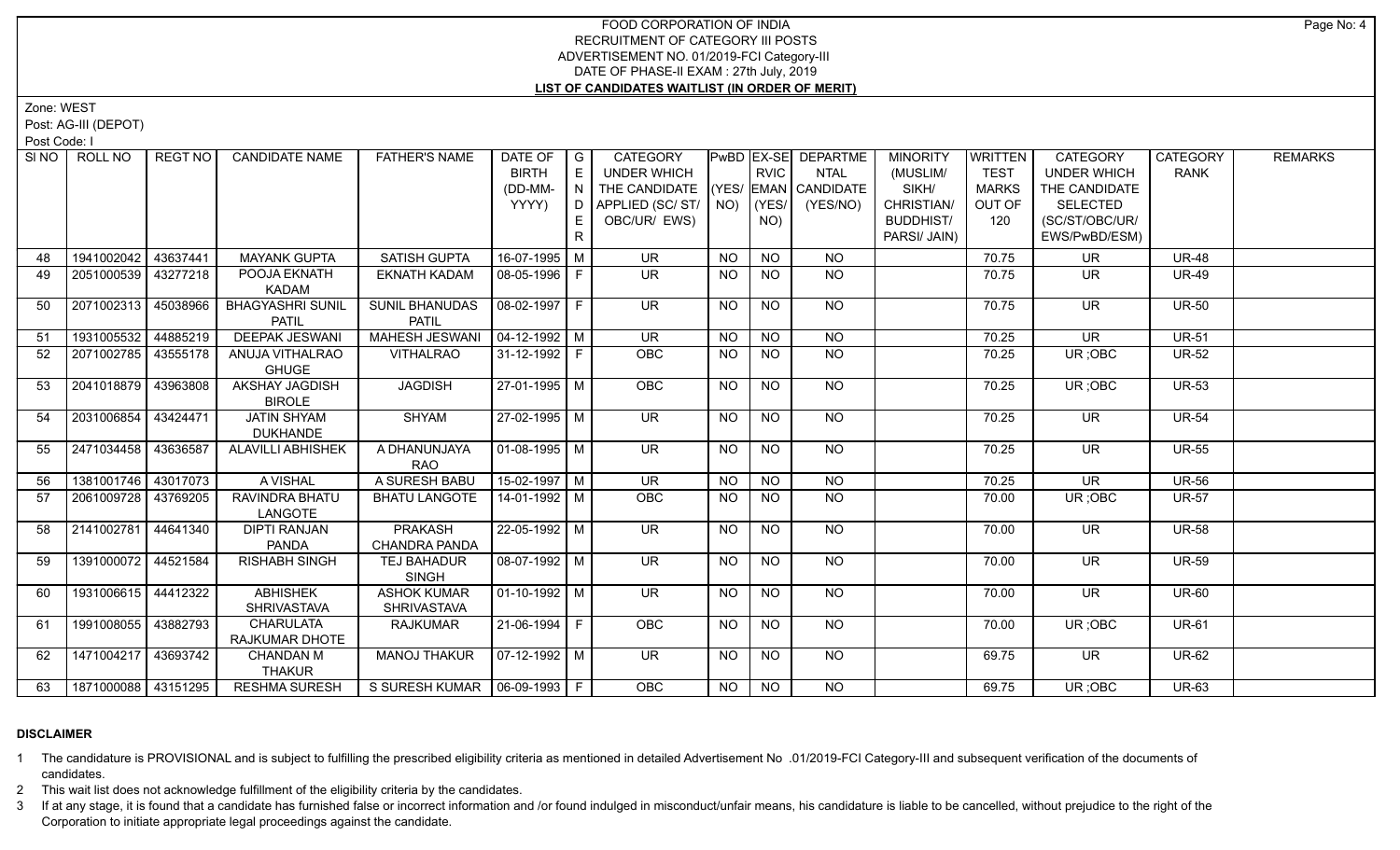Zone: WEST

Post: AG-III (DEPOT)

Post Code: I

| SI NO | ROLL NO             | REGT NO  | <b>CANDIDATE NAME</b>                                 | <b>FATHER'S NAME</b>                                  | DATE OF<br><b>BIRTH</b><br>(DD-MM-<br>YYYY) | $\overline{\phantom{a}}$ G<br>E<br>N<br>D.<br>E<br>R | <b>CATEGORY</b><br><b>UNDER WHICH</b><br>THE CANDIDATE (YES/ EMAN CANDIDATE<br>APPLIED (SC/ST/ NO)<br>OBC/UR/ EWS) |           | <b>RVIC</b><br>(YES/<br>NO) | PwBD EX-SE DEPARTME<br><b>NTAL</b><br>(YES/NO) | <b>MINORITY</b><br>(MUSLIM/<br>SIKH/<br>CHRISTIAN/<br><b>BUDDHIST/</b><br>PARSI/ JAIN) | <b>WRITTEN</b><br><b>TEST</b><br><b>MARKS</b><br>OUT OF<br>120 | <b>CATEGORY</b><br><b>UNDER WHICH</b><br>THE CANDIDATE<br><b>SELECTED</b><br>(SC/ST/OBC/UR/<br>EWS/PwBD/ESM) | <b>CATEGORY</b><br><b>RANK</b> | <b>REMARKS</b> |
|-------|---------------------|----------|-------------------------------------------------------|-------------------------------------------------------|---------------------------------------------|------------------------------------------------------|--------------------------------------------------------------------------------------------------------------------|-----------|-----------------------------|------------------------------------------------|----------------------------------------------------------------------------------------|----------------------------------------------------------------|--------------------------------------------------------------------------------------------------------------|--------------------------------|----------------|
| 64    | 2041016986          | 44557789 | <b>ASHISH</b><br><b>SURESHRAO</b><br><b>DESHMUKH</b>  | SURESH BAPURAO<br><b>DESHMUKH</b>                     | 11-09-1993 M                                |                                                      | <b>OBC</b>                                                                                                         | <b>NO</b> | <b>NO</b>                   | NO                                             |                                                                                        | 69.75                                                          | UR; OBC                                                                                                      | <b>UR-64</b>                   |                |
| 65    | 1941009870          | 43961305 | NATHULAL UDIYA                                        | <b>BHERULAL UDIYA</b>                                 | $ 01-01-1994 $ M                            |                                                      | UR.                                                                                                                | <b>NO</b> | <b>NO</b>                   | NO                                             |                                                                                        | 69.75                                                          | <b>UR</b>                                                                                                    | <b>UR-65</b>                   |                |
| 66    | 2031011490          | 44233079 | ANKUSH NAMDEV<br><b>VYAPARI</b>                       | NAMDEV                                                | 29-05-1994 M                                |                                                      | OBC                                                                                                                | <b>NO</b> | NO.                         | NO                                             |                                                                                        | 69.75                                                          | UR; OBC                                                                                                      | <b>UR-66</b>                   |                |
| 67    | 1431007372          | 43659710 | <b>KUMAR ABHISHEK</b>                                 | AJAY KUMAR JHA                                        | $22 - 12 - 1994$ M                          |                                                      | $\overline{\mathsf{UR}}$                                                                                           | <b>NO</b> | $N$ O                       | $N$ <sup>O</sup>                               |                                                                                        | 69.75                                                          | <b>UR</b>                                                                                                    | <b>UR-67</b>                   |                |
| 68    | 2031012318          | 43333323 | VAISHALI                                              | <b>VIJAY PAL SINGH</b>                                | $11-06-1995$ F                              |                                                      | $\overline{\mathsf{UR}}$                                                                                           | <b>NO</b> | N <sub>O</sub>              | N <sub>O</sub>                                 |                                                                                        | 69.75                                                          | $\overline{\mathsf{UR}}$                                                                                     | $UR-68$                        |                |
| 69    | 2011003100 43790357 |          | <b>TANMAI PRAKASH</b><br><b>CHAUDHARI</b>             | <b>PRAKASH</b><br><b>YADAVRAO</b><br><b>CHAUDHARI</b> | 04-05-1996 F                                |                                                      | OBC                                                                                                                | <b>NO</b> | NO.                         | NO                                             |                                                                                        | 69.75                                                          | UR; OBC                                                                                                      | <b>UR-69</b>                   |                |
| 70    | 1921007478 43195170 |          | <b>ADITI JAIN</b>                                     | PRAMOD KUMAR<br><b>JAIN</b>                           | 07-09-1996 F                                |                                                      | $\overline{\mathsf{UR}}$                                                                                           | <b>NO</b> | $N$ O                       | $N$ O                                          | JAIN                                                                                   | 69.75                                                          | $\overline{\mathsf{UR}}$                                                                                     | <b>UR-70</b>                   |                |
| 71    | 2041022474          | 43382642 | <b>MAITHILY VILAS</b><br>SADAWARTE                    | VILAS SADAWARTE   05-01-1993   F                      |                                             |                                                      | $\overline{\mathsf{UR}}$                                                                                           | <b>NO</b> | $N$ O                       | NO                                             |                                                                                        | 69.50                                                          | <b>UR</b>                                                                                                    | <b>UR-71</b>                   |                |
| 72    | 2081001029 44740520 |          | <b>SHRIKANT</b><br><b>SHANTINATH</b><br><b>GHOLVE</b> | <b>SHANTINATH</b>                                     | 23-01-1994 M                                |                                                      | <b>OBC</b>                                                                                                         | NO.       | <b>NO</b>                   | NO                                             |                                                                                        | 69.50                                                          | UR; OBC                                                                                                      | <b>UR-72</b>                   |                |
| 73    | 1991014437          | 43162323 | <b>SHUBHAM SURESH</b><br><b>GUDAPE</b>                | <b>SURESH</b>                                         | 30-03-1994 M                                |                                                      | <b>OBC</b>                                                                                                         | <b>NO</b> | <b>NO</b>                   | NO                                             |                                                                                        | 69.50                                                          | UR; OBC                                                                                                      | <b>UR-73</b>                   |                |
| 74    | 1921019527          | 44835627 | <b>AKANKSHA</b><br><b>NANDANWAR</b>                   | <b>DHANRAJ</b><br><b>NANDANWAR</b>                    | 26-02-1995 F                                |                                                      | <b>UR</b>                                                                                                          | <b>NO</b> | NO.                         | NO                                             |                                                                                        | 69.50                                                          | <b>UR</b>                                                                                                    | <b>UR-74</b>                   |                |
| 75    | 2041023289          | 43152981 | <b>MAYURI</b><br><b>VIJAYKUMAR</b><br>ZANZARI         | <b>VIJAYKUMAR</b>                                     | 07-02-1996 F                                |                                                      | $\overline{\mathsf{UR}}$                                                                                           | <b>NO</b> | <b>NO</b>                   | $\overline{NO}$                                | JAIN                                                                                   | 69.50                                                          | <b>UR</b>                                                                                                    | <b>UR-75</b>                   |                |
| 76    | 2001005544          | 43216141 | SHITAL KAILAS<br><b>JADHAV</b>                        | <b>KAILAS</b>                                         | 18-10-1996 F                                |                                                      | OBC                                                                                                                | <b>NO</b> | <b>NO</b>                   | NO.                                            |                                                                                        | 69.50                                                          | UR; OBC                                                                                                      | <b>UR-76</b>                   |                |
| 77    | 2741007086 43145749 |          | <b>DEBAYAN DATTA</b>                                  | <b>DIPAK DATTA</b>                                    | 22-06-1992 M                                |                                                      | $\overline{\mathsf{UR}}$                                                                                           | <b>NO</b> | NO                          | $\overline{NO}$                                |                                                                                        | 69.25                                                          | $\overline{\mathsf{UR}}$                                                                                     | <b>UR-77</b>                   |                |

#### **DISCLAIMER**

1 The candidature is PROVISIONAL and is subject to fulfilling the prescribed eligibility criteria as mentioned in detailed Advertisement No .01/2019-FCI Category-III and subsequent verification of the documents of candidates.

2 This wait list does not acknowledge fulfillment of the eligibility criteria by the candidates.

3 If at any stage, it is found that a candidate has furnished false or incorrect information and /or found indulged in misconduct/unfair means, his candidature is liable to be cancelled, without prejudice to the right of t Corporation to initiate appropriate legal proceedings against the candidate.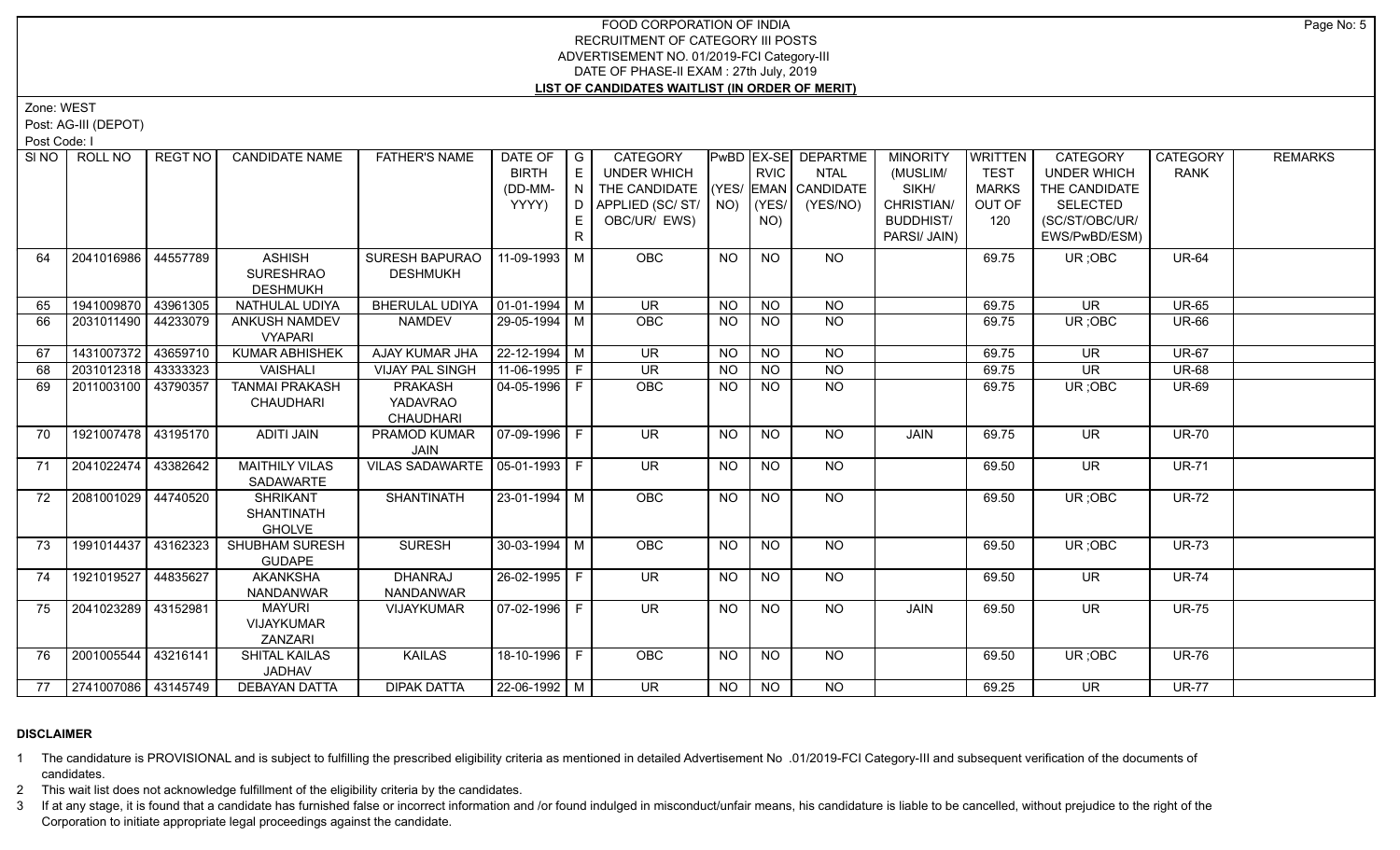Zone: WEST

Post: AG-III (DEPOT)

Post Code: I

| SI NO I | ROLL NO               | REGT NO  | <b>CANDIDATE NAME</b>                             | <b>FATHER'S NAME</b>                                 | DATE OF<br><b>BIRTH</b><br>(DD-MM-<br>YYYY) | $\overline{\phantom{a}}$ G<br>E<br>N<br>D. | CATEGORY<br>UNDER WHICH<br>THE CANDIDATE (YES/ EMAN CANDIDATE<br>APPLIED (SC/ ST/   NO) |           | <b>RVIC</b><br>(YES/ | PwBD EX-SE DEPARTME<br><b>NTAL</b><br>(YES/NO) | <b>MINORITY</b><br>(MUSLIM/<br>SIKH/<br>CHRISTIAN/ | <b>WRITTEN</b><br><b>TEST</b><br><b>MARKS</b><br>OUT OF | <b>CATEGORY</b><br><b>UNDER WHICH</b><br>THE CANDIDATE<br><b>SELECTED</b> | CATEGORY<br><b>RANK</b> | <b>REMARKS</b> |
|---------|-----------------------|----------|---------------------------------------------------|------------------------------------------------------|---------------------------------------------|--------------------------------------------|-----------------------------------------------------------------------------------------|-----------|----------------------|------------------------------------------------|----------------------------------------------------|---------------------------------------------------------|---------------------------------------------------------------------------|-------------------------|----------------|
|         |                       |          |                                                   |                                                      |                                             |                                            | OBC/UR/ EWS)                                                                            |           | NO)                  |                                                | <b>BUDDHIST/</b><br>PARSI/ JAIN)                   | 120                                                     | (SC/ST/OBC/UR/<br>EWS/PwBD/ESM)                                           |                         |                |
| 78      | 2041012436 43160122   |          | <b>DEVESH SAHARE</b>                              | <b>NEMCHAND</b><br><b>SAHARE</b>                     | 04-09-1993 M                                |                                            | <b>OBC</b>                                                                              | <b>NO</b> | NO                   | NO                                             |                                                    | 69.25                                                   | UR; OBC                                                                   | <b>UR-78</b>            |                |
| 79      | 2041007202 45181177   |          | <b>SHUSHANT ARVIND</b><br><b>DOYE</b>             | ARVIND TUKARAM<br><b>DOYE</b>                        | $02 - 11 - 1993$ M                          |                                            | <b>OBC</b>                                                                              | <b>NO</b> | <b>NO</b>            | NO                                             |                                                    | 69.25                                                   | UR; OBC                                                                   | <b>UR-79</b>            |                |
| 80      | 2001004449 43608504   |          | <b>SATYANAND</b><br>PANDURANGRAO<br><b>KHAPRE</b> | <b>PANDURANGRAO</b>                                  | 15-05-1994 M                                |                                            | $\overline{\mathsf{UR}}$                                                                | <b>NO</b> | $\overline{N}$       | N <sub>O</sub>                                 |                                                    | 69.25                                                   | UR.                                                                       | <b>UR-80</b>            |                |
| 81      | 2041008010 43829980   |          | KAJAL NILKANTH<br><b>NARAD</b>                    | NILKANTH NARAD                                       | $08-07-1994$ F                              |                                            | OBC                                                                                     | <b>NO</b> | <b>NO</b>            | <b>NO</b>                                      |                                                    | 69.25                                                   | UR; OBC                                                                   | <b>UR-81</b>            |                |
| 82      | 2071000560 43008075   |          | <b>DIPIKA VILAS PAWAR</b>                         | <b>VILAS LAXMAN</b><br><b>PAWAR</b>                  | 28-07-1994 F                                |                                            | UR.                                                                                     | <b>NO</b> | N                    | NO                                             |                                                    | 69.25                                                   | UR.                                                                       | <b>UR-82</b>            |                |
| 83      | 2031001282 43056300   |          | <b>DEEPSHIKHA</b><br><b>SHARMA</b>                | PANKAJ KUMAR<br><b>SHARMA</b>                        | 14-11-1994 F                                |                                            | <b>UR</b>                                                                               | <b>NO</b> | <b>NO</b>            | NO                                             |                                                    | 69.25                                                   | UR.                                                                       | <b>UR-83</b>            |                |
| 84      | 2021001365 44419497   |          | <b>NIKHIL SANJAY</b><br><b>YESARE</b>             | <b>SANJAY</b>                                        | 23-01-1995 M                                |                                            | UR.                                                                                     | <b>NO</b> | <b>NO</b>            | NO                                             |                                                    | 69.25                                                   | <b>UR</b>                                                                 | <b>UR-84</b>            |                |
| 85      | 1351070893 43292509   |          | <b>RITU RANJAN</b>                                | <b>AMRENDRA</b><br>NARAYAN<br><b>SRIVASTAVA</b>      | 28-02-1995 F                                |                                            | UR                                                                                      | <b>NO</b> | NO                   | NO                                             |                                                    | 69.25                                                   | <b>UR</b>                                                                 | <b>UR-85</b>            |                |
| 86      | 1961003198 45082472   |          | <b>PRIYANSH DUBEY</b>                             | <b>SANJAY DUBEY</b>                                  | $\sqrt{02-08-1995}$ M                       |                                            | $\overline{\mathsf{UR}}$                                                                | <b>NO</b> | $N$ O                | $N$ O                                          |                                                    | 69.25                                                   | $\overline{\mathsf{UR}}$                                                  | <b>UR-86</b>            |                |
| 87      | 2191003712   43751436 |          | PRABUDDHA DASH                                    | <b>RAJ KISHORE</b><br><b>DASH</b>                    | 01-11-1995   M                              |                                            | UR.                                                                                     | NO.       | <b>NO</b>            | <b>NO</b>                                      |                                                    | 69.25                                                   | <b>UR</b>                                                                 | <b>UR-87</b>            |                |
| 88      | 1921007210 43638711   |          | <b>ABHISHEK</b><br><b>TALUKDAR</b>                | <b>ABBHISHEK</b><br><b>TALUKDAR</b>                  | $04 - 04 - 1992$ M                          |                                            | UR                                                                                      | <b>NO</b> | $N$ O                | NO                                             |                                                    | 69.00                                                   | UR.                                                                       | <b>UR-88</b>            |                |
| 89      | 2061001497 43024414   |          | <b>DEEPAK PRAKASH</b><br>SAWKAR                   | <b>PRAKASH</b><br><b>RAMCHANDRA</b><br><b>SAWKAR</b> | 26-05-1992 M                                |                                            | OBC                                                                                     | NO.       | <b>NO</b>            | NO                                             |                                                    | 69.00                                                   | UR; OBC                                                                   | <b>UR-89</b>            |                |
| 90      | 1351030627            | 44562015 | <b>DINESH KUMAR</b><br><b>SINGH</b>               | <b>MANOJ KUMAR</b><br><b>SINGH</b>                   | 03-06-1992   M                              |                                            | UR.                                                                                     | <b>NO</b> | <b>NO</b>            | NO                                             |                                                    | 69.00                                                   | UR.                                                                       | <b>UR-90</b>            |                |

# **DISCLAIMER**

1 The candidature is PROVISIONAL and is subject to fulfilling the prescribed eligibility criteria as mentioned in detailed Advertisement No .01/2019-FCI Category-III and subsequent verification of the documents of candidates.

2 This wait list does not acknowledge fulfillment of the eligibility criteria by the candidates.

3 If at any stage, it is found that a candidate has furnished false or incorrect information and /or found indulged in misconduct/unfair means, his candidature is liable to be cancelled, without prejudice to the right of t Corporation to initiate appropriate legal proceedings against the candidate.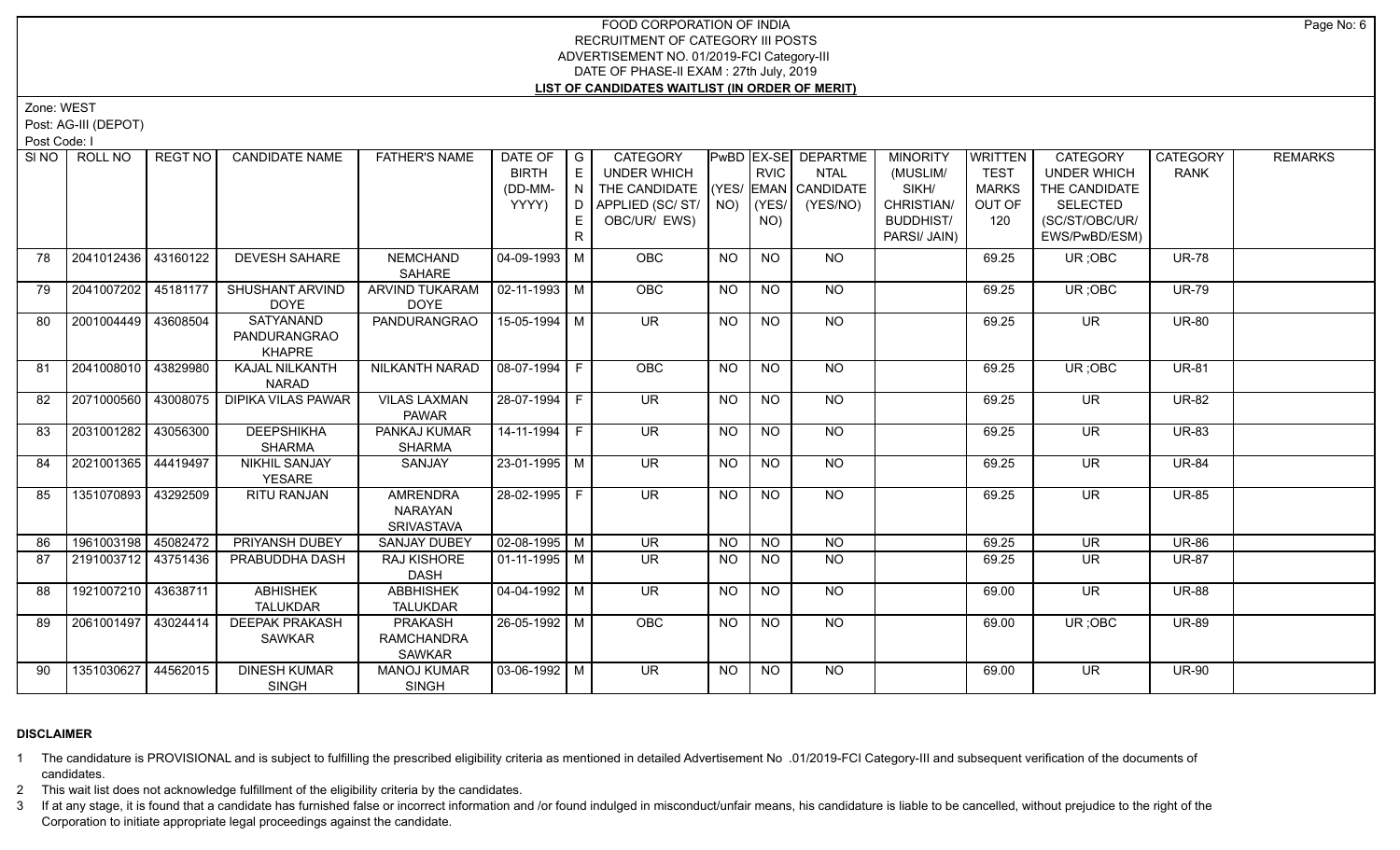Zone: WEST

Post: AG-III (DEPOT)

Post Code: I

| <b>BIRTH</b><br>E<br><b>RVIC</b><br><b>UNDER WHICH</b><br>(MUSLIM/<br><b>TEST</b><br><b>UNDER WHICH</b><br><b>RANK</b><br><b>NTAL</b><br>(YES/ EMAN CANDIDATE<br>(DD-MM-<br>N<br>THE CANDIDATE<br>SIKH/<br>THE CANDIDATE<br><b>MARKS</b><br>YYYY)<br>$NO)$ (YES/<br>CHRISTIAN/<br>OUT OF<br>APPLIED (SC/ST/<br>(YES/NO)<br><b>SELECTED</b><br>D<br>OBC/UR/ EWS)<br><b>BUDDHIST/</b><br>(SC/ST/OBC/UR/<br>NO)<br>120<br>E.<br>PARSI/ JAIN)<br>EWS/PwBD/ESM)<br><b>NO</b><br>1961000348<br>43485921<br>SAKSHI SAMAIYA<br><b>RAJNEESH</b><br>21-09-1992 F<br>UR.<br>NO<br><b>UR</b><br><b>UR-91</b><br>91<br>NO.<br>JAIN<br>69.00<br>SAMAIYA<br><b>GANESH GURUNATH</b><br>$03 - 10 - 1992$ M<br><b>UR</b><br><b>NO</b><br>2071015373 44305497<br><b>GURUNATH</b><br><b>NO</b><br><b>NO</b><br><b>UR</b><br><b>UR-92</b><br>92<br>69.00<br>RAJARAM BULBULE<br><b>BULBULE</b><br>44685555<br><b>ZARAN SAKHARAM</b><br>SAKHARAM BHIVAJI  <br>11-10-1992 M<br>OBC<br><b>NO</b><br><b>NO</b><br><b>NO</b><br>UR; OBC<br><b>UR-93</b><br>2041011307<br>93<br>69.00<br><b>NAOLAKHE</b><br><b>NAOLAKHE</b><br>1921020959<br>44208724<br><b>RAMAVTAR</b><br>18-10-1993 M<br>$\overline{\mathsf{UR}}$<br>$\overline{NO}$<br>$N$ <sup>O</sup><br>$\overline{\mathsf{UR}}$<br><b>UR-94</b><br>NAUNIHAL BAROLIA<br>NO<br>94<br>69.00<br><b>BAROLIA</b><br>$10-12-1993$ F<br>2321086272<br>43959950<br><b>SAPNA KUMARI</b><br><b>SHISH RAM</b><br>OBC<br>N<br>$N$ O<br><b>UR-95</b><br>95<br><b>NO</b><br>69.00<br>UR; OBC<br>N <sub>O</sub><br>96<br>2471011895<br>44580737<br><b>SIDDHARTHA</b><br><b>MADAN KUMAR</b><br>$03-07-1994$   M<br>UR.<br><b>NO</b><br><b>UR-96</b><br><b>NO</b><br>UR<br>69.00<br><b>KUMAR</b><br><b>KARN</b><br>1941004593<br>45161950<br><b>JEETENDRA PRATAP</b><br>11-07-1994 M<br><b>NO</b><br>NO<br><b>BRIJ RAJ PATEL</b><br>OBC<br><b>NO</b><br>UR; OBC<br><b>UR-97</b><br>97<br>69.00<br><b>SINGH</b><br>43272676<br><b>DIKSHA</b><br><b>NO</b><br><b>NO</b><br>2041023211<br><b>SUDHAKARRAO</b><br>09-10-1994 F<br>OBC<br><b>NO</b><br>UR; OBC<br><b>UR-98</b><br>98<br>69.00<br>SUDHAKARRAO<br><b>KAMADI</b><br><b>KAMADI</b><br>19-10-1994 M<br>N <sub>O</sub><br>1471002120 43515922<br><b>DARSHIT</b><br><b>ATUL MEHTA</b><br>UR.<br><b>NO</b><br>NO<br><b>UR</b><br><b>UR-99</b><br>99<br>69.00<br>ATULKUMAR MEHTA<br>2001005881<br>44173605<br>24-03-1995 M<br><b>UR</b><br><b>NO</b><br><b>UR-100</b><br><b>DNYANESHWAR</b><br><b>UMAKANT</b><br>NO.<br><b>NO</b><br>UR.<br>69.00<br>100<br><b>SHRIRAM</b><br>UMAKANT<br><b>KONDAWAR</b><br><b>KONDAWAR</b><br>2061010178 44354407<br>$N$ O<br><b>CHAITANYA SUNIL</b><br>29-08-1995   M<br>OBC<br><b>NO</b><br><b>NO</b><br>UR; OBC<br><b>UR-101</b><br>SUNIL<br>69.00<br>101<br><b>GANGURDE</b><br>2041021053<br>44050488<br><b>EKTA DEEPAK</b><br>DEEPAK NIMBEKAR   20-04-1996   F<br><b>OBC</b><br>NO.<br>NO.<br>NO.<br>UR; OBC<br><b>UR-102</b><br>102<br>69.00<br>NIMBEKAR | <b>REMARKS</b> |
|------------------------------------------------------------------------------------------------------------------------------------------------------------------------------------------------------------------------------------------------------------------------------------------------------------------------------------------------------------------------------------------------------------------------------------------------------------------------------------------------------------------------------------------------------------------------------------------------------------------------------------------------------------------------------------------------------------------------------------------------------------------------------------------------------------------------------------------------------------------------------------------------------------------------------------------------------------------------------------------------------------------------------------------------------------------------------------------------------------------------------------------------------------------------------------------------------------------------------------------------------------------------------------------------------------------------------------------------------------------------------------------------------------------------------------------------------------------------------------------------------------------------------------------------------------------------------------------------------------------------------------------------------------------------------------------------------------------------------------------------------------------------------------------------------------------------------------------------------------------------------------------------------------------------------------------------------------------------------------------------------------------------------------------------------------------------------------------------------------------------------------------------------------------------------------------------------------------------------------------------------------------------------------------------------------------------------------------------------------------------------------------------------------------------------------------------------------------------------------------------------------------------------------------------------------------------------------------------------------------------------------------------------------------------------------------------------------------------------------------------------------------------------------------------------------------------------------------------------------------------------------------------------------------------------------------------------------|----------------|
|                                                                                                                                                                                                                                                                                                                                                                                                                                                                                                                                                                                                                                                                                                                                                                                                                                                                                                                                                                                                                                                                                                                                                                                                                                                                                                                                                                                                                                                                                                                                                                                                                                                                                                                                                                                                                                                                                                                                                                                                                                                                                                                                                                                                                                                                                                                                                                                                                                                                                                                                                                                                                                                                                                                                                                                                                                                                                                                                                            |                |
|                                                                                                                                                                                                                                                                                                                                                                                                                                                                                                                                                                                                                                                                                                                                                                                                                                                                                                                                                                                                                                                                                                                                                                                                                                                                                                                                                                                                                                                                                                                                                                                                                                                                                                                                                                                                                                                                                                                                                                                                                                                                                                                                                                                                                                                                                                                                                                                                                                                                                                                                                                                                                                                                                                                                                                                                                                                                                                                                                            |                |
|                                                                                                                                                                                                                                                                                                                                                                                                                                                                                                                                                                                                                                                                                                                                                                                                                                                                                                                                                                                                                                                                                                                                                                                                                                                                                                                                                                                                                                                                                                                                                                                                                                                                                                                                                                                                                                                                                                                                                                                                                                                                                                                                                                                                                                                                                                                                                                                                                                                                                                                                                                                                                                                                                                                                                                                                                                                                                                                                                            |                |
|                                                                                                                                                                                                                                                                                                                                                                                                                                                                                                                                                                                                                                                                                                                                                                                                                                                                                                                                                                                                                                                                                                                                                                                                                                                                                                                                                                                                                                                                                                                                                                                                                                                                                                                                                                                                                                                                                                                                                                                                                                                                                                                                                                                                                                                                                                                                                                                                                                                                                                                                                                                                                                                                                                                                                                                                                                                                                                                                                            |                |
|                                                                                                                                                                                                                                                                                                                                                                                                                                                                                                                                                                                                                                                                                                                                                                                                                                                                                                                                                                                                                                                                                                                                                                                                                                                                                                                                                                                                                                                                                                                                                                                                                                                                                                                                                                                                                                                                                                                                                                                                                                                                                                                                                                                                                                                                                                                                                                                                                                                                                                                                                                                                                                                                                                                                                                                                                                                                                                                                                            |                |
|                                                                                                                                                                                                                                                                                                                                                                                                                                                                                                                                                                                                                                                                                                                                                                                                                                                                                                                                                                                                                                                                                                                                                                                                                                                                                                                                                                                                                                                                                                                                                                                                                                                                                                                                                                                                                                                                                                                                                                                                                                                                                                                                                                                                                                                                                                                                                                                                                                                                                                                                                                                                                                                                                                                                                                                                                                                                                                                                                            |                |
|                                                                                                                                                                                                                                                                                                                                                                                                                                                                                                                                                                                                                                                                                                                                                                                                                                                                                                                                                                                                                                                                                                                                                                                                                                                                                                                                                                                                                                                                                                                                                                                                                                                                                                                                                                                                                                                                                                                                                                                                                                                                                                                                                                                                                                                                                                                                                                                                                                                                                                                                                                                                                                                                                                                                                                                                                                                                                                                                                            |                |
|                                                                                                                                                                                                                                                                                                                                                                                                                                                                                                                                                                                                                                                                                                                                                                                                                                                                                                                                                                                                                                                                                                                                                                                                                                                                                                                                                                                                                                                                                                                                                                                                                                                                                                                                                                                                                                                                                                                                                                                                                                                                                                                                                                                                                                                                                                                                                                                                                                                                                                                                                                                                                                                                                                                                                                                                                                                                                                                                                            |                |
|                                                                                                                                                                                                                                                                                                                                                                                                                                                                                                                                                                                                                                                                                                                                                                                                                                                                                                                                                                                                                                                                                                                                                                                                                                                                                                                                                                                                                                                                                                                                                                                                                                                                                                                                                                                                                                                                                                                                                                                                                                                                                                                                                                                                                                                                                                                                                                                                                                                                                                                                                                                                                                                                                                                                                                                                                                                                                                                                                            |                |
|                                                                                                                                                                                                                                                                                                                                                                                                                                                                                                                                                                                                                                                                                                                                                                                                                                                                                                                                                                                                                                                                                                                                                                                                                                                                                                                                                                                                                                                                                                                                                                                                                                                                                                                                                                                                                                                                                                                                                                                                                                                                                                                                                                                                                                                                                                                                                                                                                                                                                                                                                                                                                                                                                                                                                                                                                                                                                                                                                            |                |
|                                                                                                                                                                                                                                                                                                                                                                                                                                                                                                                                                                                                                                                                                                                                                                                                                                                                                                                                                                                                                                                                                                                                                                                                                                                                                                                                                                                                                                                                                                                                                                                                                                                                                                                                                                                                                                                                                                                                                                                                                                                                                                                                                                                                                                                                                                                                                                                                                                                                                                                                                                                                                                                                                                                                                                                                                                                                                                                                                            |                |
|                                                                                                                                                                                                                                                                                                                                                                                                                                                                                                                                                                                                                                                                                                                                                                                                                                                                                                                                                                                                                                                                                                                                                                                                                                                                                                                                                                                                                                                                                                                                                                                                                                                                                                                                                                                                                                                                                                                                                                                                                                                                                                                                                                                                                                                                                                                                                                                                                                                                                                                                                                                                                                                                                                                                                                                                                                                                                                                                                            |                |
|                                                                                                                                                                                                                                                                                                                                                                                                                                                                                                                                                                                                                                                                                                                                                                                                                                                                                                                                                                                                                                                                                                                                                                                                                                                                                                                                                                                                                                                                                                                                                                                                                                                                                                                                                                                                                                                                                                                                                                                                                                                                                                                                                                                                                                                                                                                                                                                                                                                                                                                                                                                                                                                                                                                                                                                                                                                                                                                                                            |                |
|                                                                                                                                                                                                                                                                                                                                                                                                                                                                                                                                                                                                                                                                                                                                                                                                                                                                                                                                                                                                                                                                                                                                                                                                                                                                                                                                                                                                                                                                                                                                                                                                                                                                                                                                                                                                                                                                                                                                                                                                                                                                                                                                                                                                                                                                                                                                                                                                                                                                                                                                                                                                                                                                                                                                                                                                                                                                                                                                                            |                |
|                                                                                                                                                                                                                                                                                                                                                                                                                                                                                                                                                                                                                                                                                                                                                                                                                                                                                                                                                                                                                                                                                                                                                                                                                                                                                                                                                                                                                                                                                                                                                                                                                                                                                                                                                                                                                                                                                                                                                                                                                                                                                                                                                                                                                                                                                                                                                                                                                                                                                                                                                                                                                                                                                                                                                                                                                                                                                                                                                            |                |
|                                                                                                                                                                                                                                                                                                                                                                                                                                                                                                                                                                                                                                                                                                                                                                                                                                                                                                                                                                                                                                                                                                                                                                                                                                                                                                                                                                                                                                                                                                                                                                                                                                                                                                                                                                                                                                                                                                                                                                                                                                                                                                                                                                                                                                                                                                                                                                                                                                                                                                                                                                                                                                                                                                                                                                                                                                                                                                                                                            |                |
|                                                                                                                                                                                                                                                                                                                                                                                                                                                                                                                                                                                                                                                                                                                                                                                                                                                                                                                                                                                                                                                                                                                                                                                                                                                                                                                                                                                                                                                                                                                                                                                                                                                                                                                                                                                                                                                                                                                                                                                                                                                                                                                                                                                                                                                                                                                                                                                                                                                                                                                                                                                                                                                                                                                                                                                                                                                                                                                                                            |                |
|                                                                                                                                                                                                                                                                                                                                                                                                                                                                                                                                                                                                                                                                                                                                                                                                                                                                                                                                                                                                                                                                                                                                                                                                                                                                                                                                                                                                                                                                                                                                                                                                                                                                                                                                                                                                                                                                                                                                                                                                                                                                                                                                                                                                                                                                                                                                                                                                                                                                                                                                                                                                                                                                                                                                                                                                                                                                                                                                                            |                |
|                                                                                                                                                                                                                                                                                                                                                                                                                                                                                                                                                                                                                                                                                                                                                                                                                                                                                                                                                                                                                                                                                                                                                                                                                                                                                                                                                                                                                                                                                                                                                                                                                                                                                                                                                                                                                                                                                                                                                                                                                                                                                                                                                                                                                                                                                                                                                                                                                                                                                                                                                                                                                                                                                                                                                                                                                                                                                                                                                            |                |
|                                                                                                                                                                                                                                                                                                                                                                                                                                                                                                                                                                                                                                                                                                                                                                                                                                                                                                                                                                                                                                                                                                                                                                                                                                                                                                                                                                                                                                                                                                                                                                                                                                                                                                                                                                                                                                                                                                                                                                                                                                                                                                                                                                                                                                                                                                                                                                                                                                                                                                                                                                                                                                                                                                                                                                                                                                                                                                                                                            |                |
|                                                                                                                                                                                                                                                                                                                                                                                                                                                                                                                                                                                                                                                                                                                                                                                                                                                                                                                                                                                                                                                                                                                                                                                                                                                                                                                                                                                                                                                                                                                                                                                                                                                                                                                                                                                                                                                                                                                                                                                                                                                                                                                                                                                                                                                                                                                                                                                                                                                                                                                                                                                                                                                                                                                                                                                                                                                                                                                                                            |                |
|                                                                                                                                                                                                                                                                                                                                                                                                                                                                                                                                                                                                                                                                                                                                                                                                                                                                                                                                                                                                                                                                                                                                                                                                                                                                                                                                                                                                                                                                                                                                                                                                                                                                                                                                                                                                                                                                                                                                                                                                                                                                                                                                                                                                                                                                                                                                                                                                                                                                                                                                                                                                                                                                                                                                                                                                                                                                                                                                                            |                |
|                                                                                                                                                                                                                                                                                                                                                                                                                                                                                                                                                                                                                                                                                                                                                                                                                                                                                                                                                                                                                                                                                                                                                                                                                                                                                                                                                                                                                                                                                                                                                                                                                                                                                                                                                                                                                                                                                                                                                                                                                                                                                                                                                                                                                                                                                                                                                                                                                                                                                                                                                                                                                                                                                                                                                                                                                                                                                                                                                            |                |
|                                                                                                                                                                                                                                                                                                                                                                                                                                                                                                                                                                                                                                                                                                                                                                                                                                                                                                                                                                                                                                                                                                                                                                                                                                                                                                                                                                                                                                                                                                                                                                                                                                                                                                                                                                                                                                                                                                                                                                                                                                                                                                                                                                                                                                                                                                                                                                                                                                                                                                                                                                                                                                                                                                                                                                                                                                                                                                                                                            |                |
|                                                                                                                                                                                                                                                                                                                                                                                                                                                                                                                                                                                                                                                                                                                                                                                                                                                                                                                                                                                                                                                                                                                                                                                                                                                                                                                                                                                                                                                                                                                                                                                                                                                                                                                                                                                                                                                                                                                                                                                                                                                                                                                                                                                                                                                                                                                                                                                                                                                                                                                                                                                                                                                                                                                                                                                                                                                                                                                                                            |                |
|                                                                                                                                                                                                                                                                                                                                                                                                                                                                                                                                                                                                                                                                                                                                                                                                                                                                                                                                                                                                                                                                                                                                                                                                                                                                                                                                                                                                                                                                                                                                                                                                                                                                                                                                                                                                                                                                                                                                                                                                                                                                                                                                                                                                                                                                                                                                                                                                                                                                                                                                                                                                                                                                                                                                                                                                                                                                                                                                                            |                |
|                                                                                                                                                                                                                                                                                                                                                                                                                                                                                                                                                                                                                                                                                                                                                                                                                                                                                                                                                                                                                                                                                                                                                                                                                                                                                                                                                                                                                                                                                                                                                                                                                                                                                                                                                                                                                                                                                                                                                                                                                                                                                                                                                                                                                                                                                                                                                                                                                                                                                                                                                                                                                                                                                                                                                                                                                                                                                                                                                            |                |
|                                                                                                                                                                                                                                                                                                                                                                                                                                                                                                                                                                                                                                                                                                                                                                                                                                                                                                                                                                                                                                                                                                                                                                                                                                                                                                                                                                                                                                                                                                                                                                                                                                                                                                                                                                                                                                                                                                                                                                                                                                                                                                                                                                                                                                                                                                                                                                                                                                                                                                                                                                                                                                                                                                                                                                                                                                                                                                                                                            |                |
|                                                                                                                                                                                                                                                                                                                                                                                                                                                                                                                                                                                                                                                                                                                                                                                                                                                                                                                                                                                                                                                                                                                                                                                                                                                                                                                                                                                                                                                                                                                                                                                                                                                                                                                                                                                                                                                                                                                                                                                                                                                                                                                                                                                                                                                                                                                                                                                                                                                                                                                                                                                                                                                                                                                                                                                                                                                                                                                                                            |                |
|                                                                                                                                                                                                                                                                                                                                                                                                                                                                                                                                                                                                                                                                                                                                                                                                                                                                                                                                                                                                                                                                                                                                                                                                                                                                                                                                                                                                                                                                                                                                                                                                                                                                                                                                                                                                                                                                                                                                                                                                                                                                                                                                                                                                                                                                                                                                                                                                                                                                                                                                                                                                                                                                                                                                                                                                                                                                                                                                                            |                |
| 1941013230<br>45162981<br><b>RAMDEV PATIDAR</b><br>18-05-1996 M<br>$\overline{N}$<br>N <sub>O</sub><br>$\overline{NQ}$<br><b>AMIT PATIDAR</b><br>OBC<br>69.00<br>UR; OBC<br><b>UR-103</b><br>103                                                                                                                                                                                                                                                                                                                                                                                                                                                                                                                                                                                                                                                                                                                                                                                                                                                                                                                                                                                                                                                                                                                                                                                                                                                                                                                                                                                                                                                                                                                                                                                                                                                                                                                                                                                                                                                                                                                                                                                                                                                                                                                                                                                                                                                                                                                                                                                                                                                                                                                                                                                                                                                                                                                                                           |                |
| 1931004916 45077352<br>POOJA AGRAWAL<br>MUKESH AGRAWAL<br>$06-07-1996$ F<br><b>UR</b><br><b>NO</b><br><b>UR</b><br><b>UR-104</b><br><b>NO</b><br>104<br><b>NO</b><br>69.00                                                                                                                                                                                                                                                                                                                                                                                                                                                                                                                                                                                                                                                                                                                                                                                                                                                                                                                                                                                                                                                                                                                                                                                                                                                                                                                                                                                                                                                                                                                                                                                                                                                                                                                                                                                                                                                                                                                                                                                                                                                                                                                                                                                                                                                                                                                                                                                                                                                                                                                                                                                                                                                                                                                                                                                 |                |
| 20-09-1996 M<br>$\overline{\mathsf{UR}}$<br>N <sub>O</sub><br>$\overline{NO}$<br>  1381004183   43035003  <br><b>AMANSHU DHARMIC</b><br><b>NO</b><br><b>UR</b><br><b>BANDU DHARMIC</b><br>69.00<br><b>UR-105</b><br>105                                                                                                                                                                                                                                                                                                                                                                                                                                                                                                                                                                                                                                                                                                                                                                                                                                                                                                                                                                                                                                                                                                                                                                                                                                                                                                                                                                                                                                                                                                                                                                                                                                                                                                                                                                                                                                                                                                                                                                                                                                                                                                                                                                                                                                                                                                                                                                                                                                                                                                                                                                                                                                                                                                                                    |                |

#### **DISCLAIMER**

1 The candidature is PROVISIONAL and is subject to fulfilling the prescribed eligibility criteria as mentioned in detailed Advertisement No .01/2019-FCI Category-III and subsequent verification of the documents of candidates.

2 This wait list does not acknowledge fulfillment of the eligibility criteria by the candidates.

3 If at any stage, it is found that a candidate has furnished false or incorrect information and /or found indulged in misconduct/unfair means, his candidature is liable to be cancelled, without prejudice to the right of t Corporation to initiate appropriate legal proceedings against the candidate.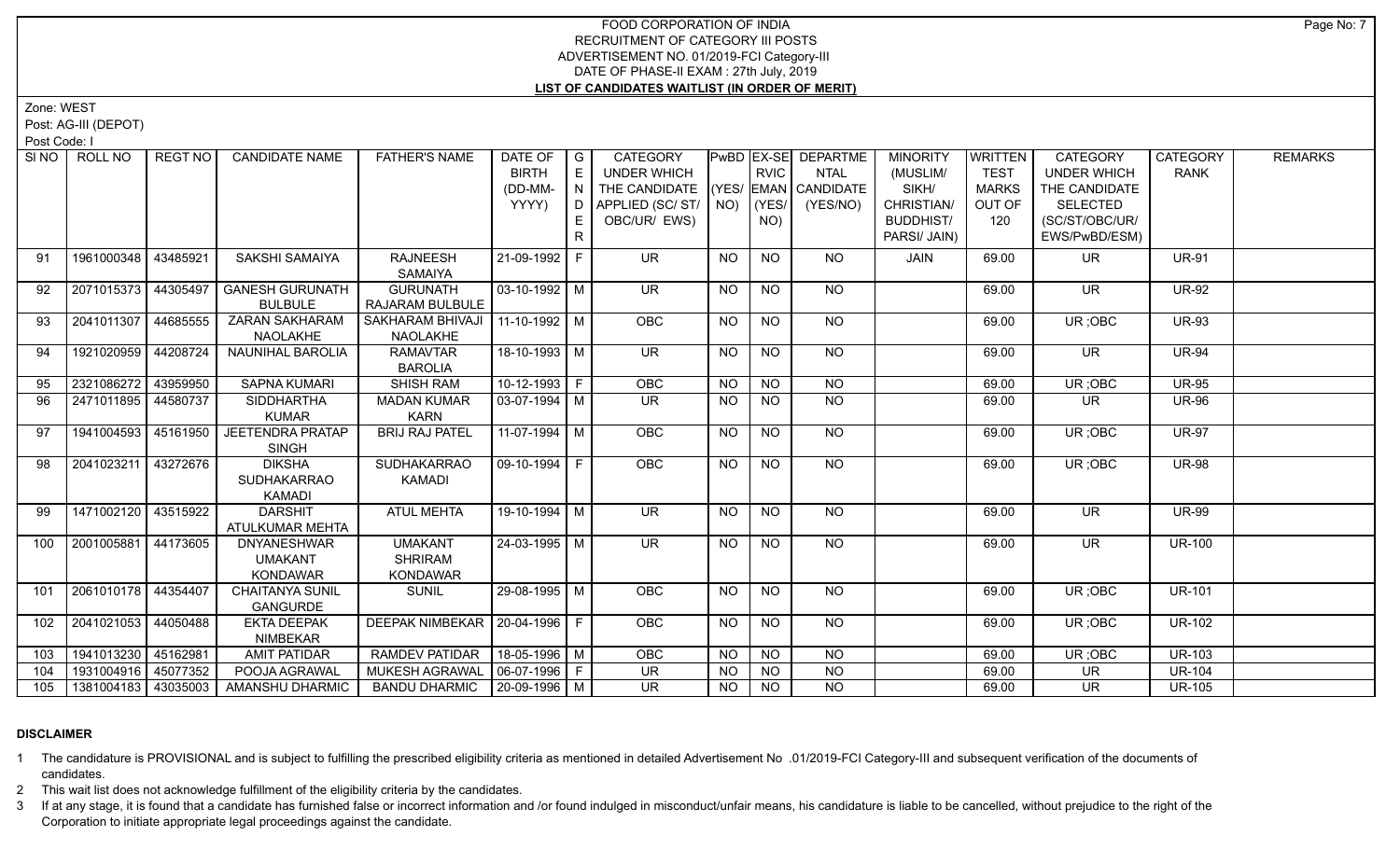Zone: WEST

Post: AG-III (DEPOT)

Post Code: I

| SI NO | ROLL NO                     | REGT NO  | <b>CANDIDATE NAME</b>    | <b>FATHER'S NAME</b>             | DATE OF<br><b>BIRTH</b><br>(DD-MM- | $\overline{G}$<br>E<br>N | <b>CATEGORY</b><br><b>UNDER WHICH</b><br>THE CANDIDATE |           | <b>RVIC</b>    | <b>PwBD EX-SE DEPARTME</b><br><b>NTAL</b><br>(YES/ EMAN CANDIDATE | <b>MINORITY</b><br>(MUSLIM/<br>SIKH/ | <b>WRITTEN</b><br><b>TEST</b><br><b>MARKS</b> | <b>CATEGORY</b><br><b>UNDER WHICH</b><br>THE CANDIDATE | <b>CATEGORY</b><br><b>RANK</b> | <b>REMARKS</b> |
|-------|-----------------------------|----------|--------------------------|----------------------------------|------------------------------------|--------------------------|--------------------------------------------------------|-----------|----------------|-------------------------------------------------------------------|--------------------------------------|-----------------------------------------------|--------------------------------------------------------|--------------------------------|----------------|
|       |                             |          |                          |                                  | YYYY)                              | D                        | APPLIED (SC/ST/                                        | NO)       | YES/           | (YES/NO)                                                          | CHRISTIAN/                           | OUT OF                                        | <b>SELECTED</b>                                        |                                |                |
|       |                             |          |                          |                                  |                                    | E.                       | OBC/UR/ EWS)                                           |           | NO)            |                                                                   | <b>BUDDHIST/</b>                     | 120                                           | (SC/ST/OBC/UR/                                         |                                |                |
|       |                             |          |                          |                                  |                                    | R                        |                                                        |           |                |                                                                   | PARSI/ JAIN)                         |                                               | EWS/PwBD/ESM)                                          |                                |                |
| 106   | 2741002992                  | 43714112 | <b>KHUSBOO KUMARI</b>    | RAJU SAHU                        | 17-02-1998                         | F                        | <b>OBC</b>                                             | NO        | <b>NO</b>      | NO                                                                |                                      | 69.00                                         | UR; OBC                                                | <b>UR-106</b>                  |                |
|       |                             |          | SAHU                     |                                  |                                    |                          |                                                        |           |                |                                                                   |                                      |                                               |                                                        |                                |                |
| 107   | 2041021700 43900329         |          | <b>VINOD SHANKAR</b>     | SHANKAR BOLLE                    | 05-04-1992 M                       |                          | OBC                                                    | <b>NO</b> | <b>NO</b>      | <b>NO</b>                                                         |                                      | 68.75                                         | UR; OBC                                                | <b>UR-107</b>                  |                |
|       |                             |          | <b>BOLLE</b>             |                                  |                                    |                          |                                                        |           |                |                                                                   |                                      |                                               |                                                        |                                |                |
| 108   | 2071016429                  | 44644712 | <b>SNEHAL</b>            | RAMCHANDRAJI                     | 28-10-1992 M                       |                          | OBC                                                    | NO.       | <b>NO</b>      | $\overline{NQ}$                                                   |                                      | 68.75                                         | UR; OBC                                                | <b>UR-108</b>                  |                |
|       |                             |          | RAMCHANDRAJI             |                                  |                                    |                          |                                                        |           |                |                                                                   |                                      |                                               |                                                        |                                |                |
|       |                             |          | <b>MASKE</b>             |                                  |                                    |                          |                                                        |           |                |                                                                   |                                      |                                               |                                                        |                                |                |
| 109   | 1351032957                  | 44104241 | <b>AAHNA SINGH</b>       | AJEET KUMAR                      | 26-03-1993 F                       |                          | <b>UR</b>                                              | <b>NO</b> | <b>NO</b>      | NO                                                                |                                      | 68.75                                         | <b>UR</b>                                              | <b>UR-109</b>                  |                |
|       |                             |          |                          | <b>SINGH</b>                     |                                    |                          |                                                        |           |                |                                                                   |                                      |                                               |                                                        |                                |                |
| 110   | 1381000247                  | 43732160 | <b>BINOY REGI</b>        | <b>VE REGI</b>                   | $05-04-1993$ M                     |                          | <b>UR</b>                                              | <b>NO</b> | <b>NO</b>      | <b>NO</b>                                                         | <b>CHRISTIAN</b>                     | 68.75                                         | <b>UR</b>                                              | <b>UR-110</b>                  |                |
| 111   | 2071004768                  | 43646526 | <b>BHARATI</b>           | BALASAHEB BABAN   20-10-1993   F |                                    |                          | <b>OBC</b>                                             | <b>NO</b> | <b>NO</b>      | <b>NO</b>                                                         |                                      | 68.75                                         | UR; OBC                                                | <b>UR-111</b>                  |                |
|       |                             |          | <b>BALASAHEB BABARE</b>  | <b>BABARE</b>                    |                                    |                          |                                                        |           |                |                                                                   |                                      |                                               |                                                        |                                |                |
| 112   | 2071011303                  | 44394861 | <b>MAYUR PARSARAM</b>    | PARSARAM                         | 05-01-1994 M                       |                          | UR.                                                    | NO.       | <b>NO</b>      | NO.                                                               |                                      | 68.75                                         | <b>UR</b>                                              | <b>UR-112</b>                  |                |
|       |                             |          | PAITHANKAR               | MAHADU                           |                                    |                          |                                                        |           |                |                                                                   |                                      |                                               |                                                        |                                |                |
|       |                             |          |                          | PAITHANKAR                       |                                    |                          |                                                        |           |                |                                                                   |                                      |                                               |                                                        |                                |                |
| 113   | 1971001700 43431591         |          | <b>ADITI DIXIT</b>       | <b>ATUL KUMAR DIXIT</b>          | $ 01-06-1994 F$                    |                          | $\overline{\mathsf{UR}}$                               | <b>NO</b> | N <sub>O</sub> | $\overline{NQ}$                                                   |                                      | 68.75                                         | $\overline{\mathsf{UR}}$                               | <b>UR-113</b>                  |                |
| 114   | 2471014323                  | 43412657 | <b>SENAPATHI VENKATA</b> | <b>SENAPATHIV</b>                | 15-06-1994   M                     |                          | <b>OBC</b>                                             | NO.       | <b>NO</b>      | <b>NO</b>                                                         |                                      | 68.75                                         | UR;OBC                                                 | <b>UR-114</b>                  |                |
|       |                             |          | <b>GANESH</b>            | SANYASI RAO                      |                                    |                          |                                                        |           |                |                                                                   |                                      |                                               |                                                        |                                |                |
| 115   | 2071005025                  | 45124260 | <b>VIKAS BALASAHEB</b>   | <b>BALASAHEB</b>                 | 24-06-1994 M                       |                          | <b>UR</b>                                              | <b>NO</b> | <b>NO</b>      | NO                                                                |                                      | 68.75                                         | UR                                                     | <b>UR-115</b>                  |                |
|       |                             |          | SARADE                   |                                  |                                    |                          |                                                        |           |                |                                                                   |                                      |                                               |                                                        |                                |                |
| 116   | 1351060858                  | 43860969 | <b>ANKIT</b>             | <b>TARKESHWAR</b>                | $02 - 02 - 1995$ M                 |                          | $\overline{\mathsf{UR}}$                               | <b>NO</b> | <b>NO</b>      | N <sub>O</sub>                                                    |                                      | 68.75                                         | <b>UR</b>                                              | <b>UR-116</b>                  |                |
|       |                             |          |                          | PRASAD SINGH                     |                                    |                          |                                                        |           |                |                                                                   |                                      |                                               |                                                        |                                |                |
| 117   | 1931004511 43871650         |          | <b>SURAJ SINGHAL</b>     | <b>KAMLESH SINGHAL</b>           | 16-07-1995 M                       |                          | <b>UR</b>                                              | <b>NO</b> | NO             | $N$ O                                                             |                                      | 68.75                                         | $\overline{\mathsf{UR}}$                               | <b>UR-117</b>                  |                |
| 118   | 1351008145 44216223         |          | <b>ASHIK BHARTI</b>      | JITENDRA KUMAR                   | 05-03-1996 M                       |                          | <b>OBC</b>                                             | NO.       | <b>NO</b>      | $N$ O                                                             |                                      | 68.75                                         | UR; OBC                                                | <b>UR-118</b>                  |                |
|       |                             |          |                          | <b>SINGH</b>                     |                                    |                          |                                                        |           |                |                                                                   |                                      |                                               |                                                        |                                |                |
| 119   | 1901002455 44164443         |          | <b>RESHMAP</b>           | UPENDRAN P I                     | 26-07-1996 F                       |                          | <b>UR</b>                                              | <b>NO</b> | <b>NO</b>      | <b>NO</b>                                                         |                                      | 68.75                                         | <b>UR</b>                                              | <b>UR-119</b>                  |                |
| 120   | 2021001136                  | 45171974 | <b>CHINMAY</b>           | SURYAKANT                        | $05-07-1997$ M                     |                          | OBC                                                    | <b>NO</b> | <b>NO</b>      | <b>NO</b>                                                         |                                      | 68.75                                         | UR; OBC                                                | <b>UR-120</b>                  |                |
|       |                             |          | <b>SURYAKANT DAMRE</b>   |                                  |                                    |                          |                                                        |           |                |                                                                   |                                      |                                               |                                                        |                                |                |
|       | 121   1941011820   44132975 |          | SURYAKANT RATRE          | <b>MAHESH RATRE</b>              | 19-05-1994 M                       |                          | <b>OBC</b>                                             | NO.       | <b>NO</b>      | NO.                                                               |                                      | 68.50                                         | UR; OBC                                                | <b>UR-121</b>                  |                |

#### **DISCLAIMER**

1 The candidature is PROVISIONAL and is subject to fulfilling the prescribed eligibility criteria as mentioned in detailed Advertisement No .01/2019-FCI Category-III and subsequent verification of the documents of candidates.

2 This wait list does not acknowledge fulfillment of the eligibility criteria by the candidates.

3 If at any stage, it is found that a candidate has furnished false or incorrect information and /or found indulged in misconduct/unfair means, his candidature is liable to be cancelled, without prejudice to the right of t Corporation to initiate appropriate legal proceedings against the candidate.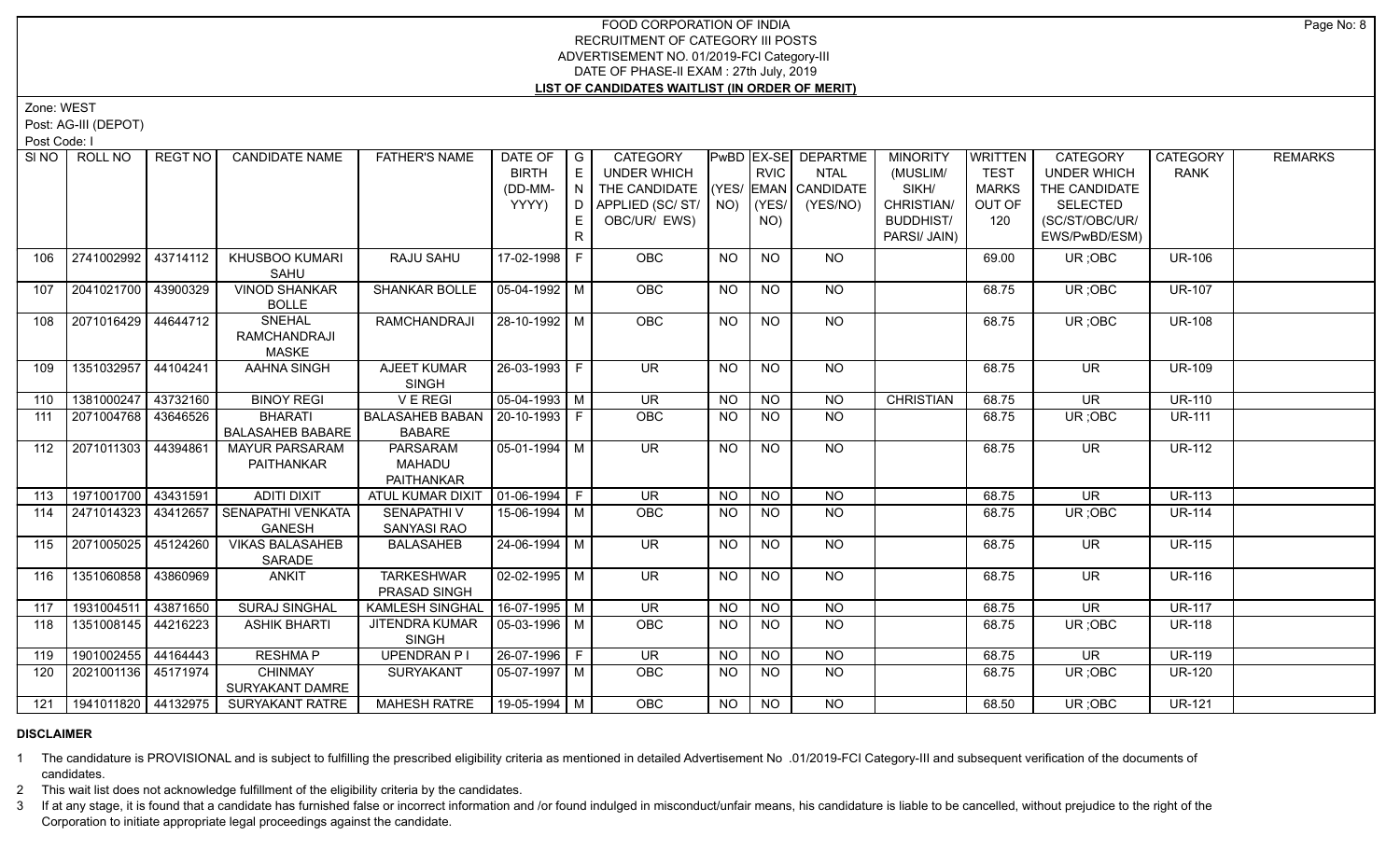Zone: WEST

Post: AG-III (DEPOT)

Post Code: I

| SI <sub>NO</sub> | ROLL NO                     | REGT NO  | <b>CANDIDATE NAME</b>                         | <b>FATHER'S NAME</b>                  | DATE OF<br><b>BIRTH</b><br>(DD-MM-<br>YYYY) | $\overline{\phantom{a}}$ $\overline{\phantom{a}}$<br>E<br>$\overline{N}$<br>D | <b>CATEGORY</b><br><b>UNDER WHICH</b><br>THE CANDIDATE<br>APPLIED (SC/ ST/   NO) |           | <b>RVIC</b><br>YES/ | <b>PwBD EX-SE DEPARTME</b><br><b>NTAL</b><br>(YES/ EMAN CANDIDATE<br>(YES/NO) | <b>MINORITY</b><br>(MUSLIM/<br>SIKH/<br>CHRISTIAN/ | WRITTEN<br><b>TEST</b><br><b>MARKS</b><br>OUT OF | <b>CATEGORY</b><br><b>UNDER WHICH</b><br>THE CANDIDATE<br><b>SELECTED</b> | <b>CATEGORY</b><br><b>RANK</b> | <b>REMARKS</b> |
|------------------|-----------------------------|----------|-----------------------------------------------|---------------------------------------|---------------------------------------------|-------------------------------------------------------------------------------|----------------------------------------------------------------------------------|-----------|---------------------|-------------------------------------------------------------------------------|----------------------------------------------------|--------------------------------------------------|---------------------------------------------------------------------------|--------------------------------|----------------|
|                  |                             |          |                                               |                                       |                                             | E<br>R                                                                        | OBC/UR/ EWS)                                                                     |           | NO)                 |                                                                               | <b>BUDDHIST/</b><br>PARSI/ JAIN)                   | 120                                              | (SC/ST/OBC/UR/<br>EWS/PwBD/ESM)                                           |                                |                |
| 122              | 1961003030                  | 43176915 | <b>ANKIT SINGH</b>                            | <b>JAI RAM SINGH</b>                  | 10-07-1994 M                                |                                                                               | <b>UR</b>                                                                        | <b>NO</b> | <b>NO</b>           | <b>NO</b>                                                                     |                                                    | 68.50                                            | <b>UR</b>                                                                 | <b>UR-122</b>                  |                |
| 123              | 1991004743                  | 43989917 | AKSHAY GOPALRAO<br><b>SHINDE</b>              | <b>GOPAL BABARAO</b><br><b>SHINDE</b> | 18-12-1994 M                                |                                                                               | <b>OBC</b>                                                                       | <b>NO</b> | NO                  | NO                                                                            |                                                    | 68.50                                            | UR; OBC                                                                   | <b>UR-123</b>                  |                |
| 124              | 2041012971                  | 43448316 | SHRUTIKA BHIMRAO<br>HARBADE                   | <b>BHIMRAO</b><br>HARBADE             | 24-05-1995 F                                |                                                                               | OBC                                                                              | <b>NO</b> | <b>NO</b>           | NO                                                                            |                                                    | 68.50                                            | UR; OBC                                                                   | <b>UR-124</b>                  |                |
| 125              | 1941003178 44121994         |          | <b>ANKITA LAAD</b>                            | <b>GOVIND PRASAD</b><br>LAAD          | $26 - 05 - 1995$ F                          |                                                                               | $\overline{\mathsf{UR}}$                                                         | <b>NO</b> | $\overline{NO}$     | $\overline{NO}$                                                               |                                                    | 68.50                                            | $\overline{\mathsf{UR}}$                                                  | <b>UR-125</b>                  |                |
| 126              | 1991009276 43428496         |          | <b>KRUSHNA</b><br>PANDHARINATH<br><b>KUTE</b> | PANDHARINATH                          | 10-08-1995   M                              |                                                                               | OBC                                                                              | <b>NO</b> | $\overline{NO}$     | $\overline{NO}$                                                               |                                                    | 68.50                                            | UR; OBC                                                                   | <b>UR-126</b>                  |                |
| 127              | 1511002245 44192146         |          | <b>ANITA BARAIYA</b>                          | <b>MAGAN BHAI</b><br><b>BARAIYA</b>   | 02-03-1996 F                                |                                                                               | $\overline{\mathsf{UR}}$                                                         | <b>NO</b> | <b>NO</b>           | NO                                                                            |                                                    | 68.50                                            | <b>UR</b>                                                                 | <b>UR-127</b>                  |                |
| 128              | 1931006269                  | 43521924 | AARTI CHAUHAN                                 | CHANDRAPAL<br>SINGH CHAUHAN           | $10-07-1996$ F                              |                                                                               | <b>UR</b>                                                                        | <b>NO</b> | <b>NO</b>           | NO                                                                            |                                                    | 68.50                                            | <b>UR</b>                                                                 | <b>UR-128</b>                  |                |
| 129              | 2071018230 45033176         |          | <b>ASHUTOSH SANJAY</b><br><b>BIRAJDAR</b>     | SANJAY BIRAJDAR                       | $13-06-1992$ M                              |                                                                               | $\overline{\mathsf{UR}}$                                                         | <b>NO</b> | $N$ O               | $N$ O                                                                         |                                                    | 68.25                                            | $\overline{\mathsf{UR}}$                                                  | $UR-129$                       |                |
| 130              | 1351058386                  | 43668294 | POOJA SINGH                                   | <b>SADAN GOPAL</b><br><b>SINGH</b>    | 08-07-1992   F                              |                                                                               | <b>UR</b>                                                                        | <b>NO</b> | $N$ O               | <b>NO</b>                                                                     |                                                    | 68.25                                            | <b>UR</b>                                                                 | <b>UR-130</b>                  |                |
| 131              | 2051004444                  | 43007651 | <b>NIKHIL NANDKISHOR</b><br><b>PANCHAL</b>    | <b>NANDKISHOR</b>                     | 03-08-1992   M                              |                                                                               | <b>OBC</b>                                                                       | NO.       | <b>NO</b>           | NO                                                                            |                                                    | 68.25                                            | UR; OBC                                                                   | <b>UR-131</b>                  |                |
| 132              | 1761001852                  | 44033652 | <b>AVINASH KUMAR</b><br><b>SINHA</b>          | <b>NARENDRA</b><br>PRASAD             | $02 - 11 - 1992$ M                          |                                                                               | OBC                                                                              | <b>NO</b> | <b>NO</b>           | $N$ <sup>O</sup>                                                              |                                                    | 68.25                                            | UR; OBC                                                                   | <b>UR-132</b>                  |                |
| 133              | 1521001691 43606365         |          | <b>NEVILKUMAR</b><br>MUKESHBHAI PATEL         | <b>MUKESHBHAI</b><br><b>PATEL</b>     | $24 - 11 - 1992$ M                          |                                                                               | OBC                                                                              | <b>NO</b> | $\overline{NO}$     | $N$ <sup>O</sup>                                                              |                                                    | 68.25                                            | UR; OBC                                                                   | <b>UR-133</b>                  |                |
| 134              | 1381001252 43315221         |          | <b>RAKESH KUMAR</b><br>SAHU                   | <b>GL SAHU</b>                        | 18-04-1994 M                                |                                                                               | $\overline{\mathsf{UR}}$                                                         | <b>NO</b> | $N$ O               | NO                                                                            |                                                    | 68.25                                            | <b>UR</b>                                                                 | <b>UR-134</b>                  |                |
| 135              | 2151011247 44906001         |          | <b>SAGAR PRADHAN</b>                          | PRAFULLA KUMAR<br>PRADHAN             | 18-04-1994 M                                |                                                                               | <b>OBC</b>                                                                       | NO.       | <b>NO</b>           | NO                                                                            |                                                    | 68.25                                            | UR; OBC                                                                   | <b>UR-135</b>                  |                |
|                  | 136   1351022407   43376006 |          | <b>DHEERAJ KUMAR</b>                          | <b>GOPAL PRASAD</b>                   | $ 28-08-1995 $ M                            |                                                                               | <b>OBC</b>                                                                       | <b>NO</b> | NO                  | NO.                                                                           |                                                    | 68.25                                            | UR; OBC                                                                   | <b>UR-136</b>                  |                |

#### **DISCLAIMER**

1 The candidature is PROVISIONAL and is subject to fulfilling the prescribed eligibility criteria as mentioned in detailed Advertisement No .01/2019-FCI Category-III and subsequent verification of the documents of candidates.

2 This wait list does not acknowledge fulfillment of the eligibility criteria by the candidates.

3 If at any stage, it is found that a candidate has furnished false or incorrect information and /or found indulged in misconduct/unfair means, his candidature is liable to be cancelled, without prejudice to the right of t Corporation to initiate appropriate legal proceedings against the candidate.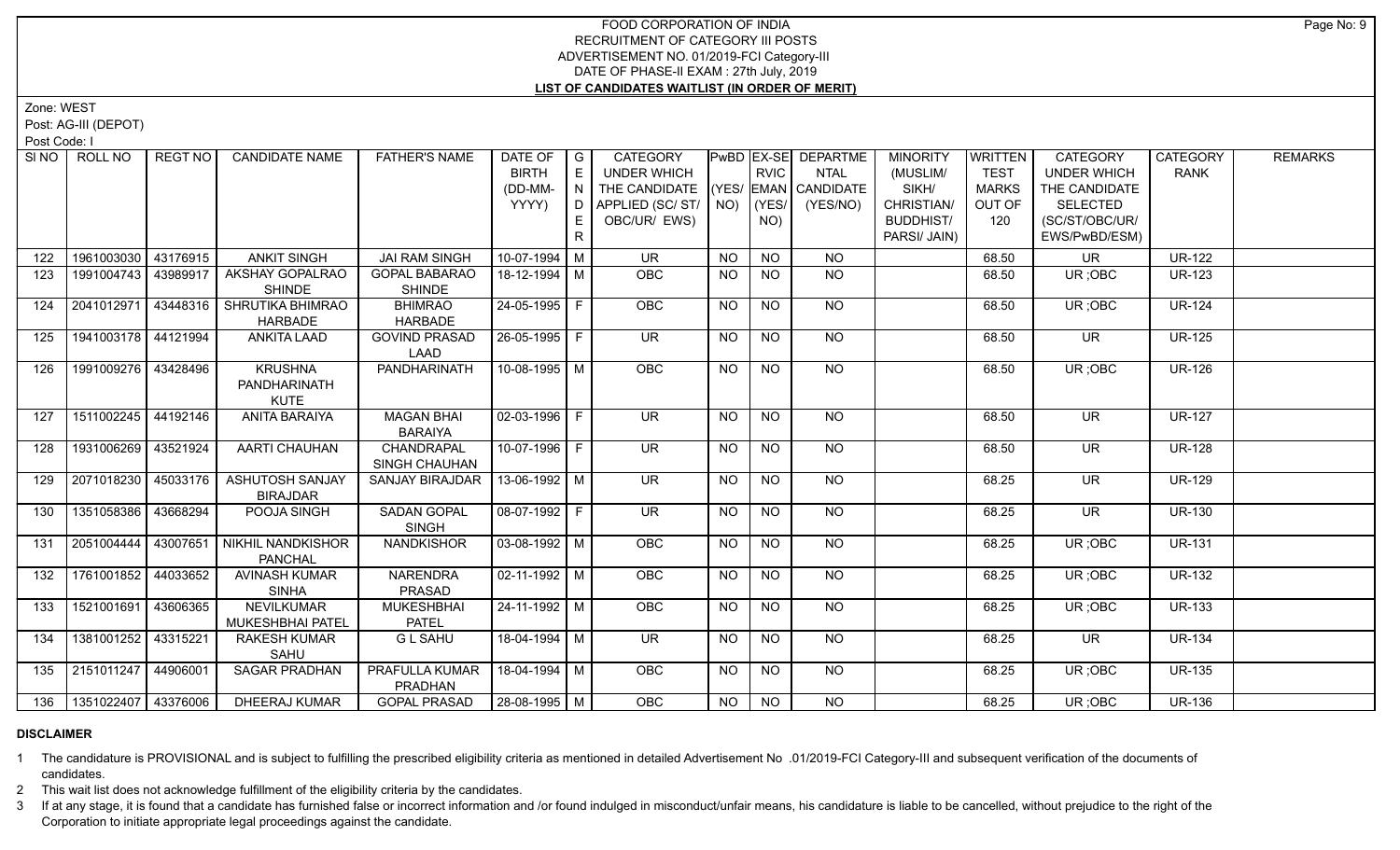Zone: WEST

Post: AG-III (DEPOT)

Post Code: I

|     | SINO   ROLL NO          | REGT NO  | <b>CANDIDATE NAME</b>                  | <b>FATHER'S NAME</b>            | DATE OF<br><b>BIRTH</b><br>(DD-MM- | $\overline{G}$<br>E<br>N | <b>CATEGORY</b><br><b>UNDER WHICH</b><br>THE CANDIDATE |           | <b>RVIC</b>     | <b>PwBD EX-SE DEPARTME</b><br><b>NTAL</b><br>(YES/ EMAN CANDIDATE | <b>MINORITY</b><br>(MUSLIM/<br>SIKH/ | <b>WRITTEN</b><br><b>TEST</b><br><b>MARKS</b> | <b>CATEGORY</b><br><b>UNDER WHICH</b><br>THE CANDIDATE | <b>CATEGORY</b><br><b>RANK</b> | <b>REMARKS</b> |
|-----|-------------------------|----------|----------------------------------------|---------------------------------|------------------------------------|--------------------------|--------------------------------------------------------|-----------|-----------------|-------------------------------------------------------------------|--------------------------------------|-----------------------------------------------|--------------------------------------------------------|--------------------------------|----------------|
|     |                         |          |                                        |                                 | YYYY)                              | D                        | APPLIED (SC/ST/                                        |           | $NO)$ $ (YES/$  | (YES/NO)                                                          | CHRISTIAN/                           | OUT OF                                        | <b>SELECTED</b>                                        |                                |                |
|     |                         |          |                                        |                                 |                                    | E.                       | OBC/UR/ EWS)                                           |           | NO)             |                                                                   | <b>BUDDHIST/</b>                     | 120                                           | (SC/ST/OBC/UR/                                         |                                |                |
|     |                         |          |                                        |                                 |                                    | R                        |                                                        |           |                 |                                                                   | PARSI/ JAIN)                         |                                               | EWS/PwBD/ESM)                                          |                                |                |
| 137 | 2061009200              | 43012556 | <b>NEHA DAGADU</b>                     | <b>DAGADU RATAN</b>             | 26-09-1995                         | F                        | OBC                                                    | <b>NO</b> | <b>NO</b>       | <b>NO</b>                                                         |                                      | 68.25                                         | UR; OBC                                                | <b>UR-137</b>                  |                |
|     |                         |          | <b>KHAIRNAR</b>                        | <b>KHAIRNAR</b>                 |                                    |                          |                                                        |           |                 |                                                                   |                                      |                                               |                                                        |                                |                |
| 138 | 1921021409              | 44207271 | <b>PREETI GULWANI</b>                  | <b>GHANSHYAM DAS</b>            | 24-02-1997 F                       |                          | UR.                                                    | NO        | <b>NO</b>       | NO                                                                |                                      | 68.25                                         | UR                                                     | <b>UR-138</b>                  |                |
|     |                         |          |                                        | <b>GULWANI</b>                  |                                    |                          |                                                        |           |                 |                                                                   |                                      |                                               |                                                        |                                |                |
| 139 | 1941003617              | 45077154 | <b>RUCHI SHARMA</b>                    | <b>VIMAL SHARMA</b>             | 28-11-1997 F                       |                          | <b>UR</b>                                              | <b>NO</b> | <b>NO</b>       | <b>NO</b>                                                         |                                      | 68.25                                         | <b>UR</b>                                              | <b>UR-139</b>                  |                |
| 140 | 1921004145 44594574     |          | <b>VINEET KUMAR</b>                    | <b>VIJAY KUMAR</b>              | 25-06-1993 M                       |                          | OBC                                                    | <b>NO</b> | <b>NO</b>       | $\overline{NQ}$                                                   |                                      | 68.00                                         | UR; OBC                                                | <b>UR-140</b>                  |                |
|     |                         |          | <b>AMRODIYA</b>                        | <b>AMRODIYA</b>                 |                                    |                          |                                                        |           |                 |                                                                   |                                      |                                               |                                                        |                                |                |
| 141 | 1941005642 43719166     |          | <b>KRISHNA GUPTA</b>                   | <b>GOPAL DAS</b>                | $03 - 10 - 1993$ M                 |                          | $\overline{\mathsf{UR}}$                               | NO.       | N <sub>O</sub>  | N <sub>O</sub>                                                    |                                      | 68.00                                         | $\overline{\mathsf{UR}}$                               | <b>UR-141</b>                  |                |
| 142 | 2021003085              | 44430847 | ABHAYA SANJAY                          | SANJAY                          | 16-11-1993   F                     |                          | <b>UR</b>                                              | <b>NO</b> | N <sub>O</sub>  | N <sub>O</sub>                                                    |                                      | 68.00                                         | <b>UR</b>                                              | <b>UR-142</b>                  |                |
|     |                         |          | <b>KULKARNI</b>                        |                                 |                                    |                          |                                                        |           |                 |                                                                   |                                      |                                               |                                                        |                                |                |
| 143 | 2071018909              | 43554116 | <b>AKSHATA RATNAKAR</b>                | <b>RATNAKAR</b>                 | $24-06-1994$ F                     |                          | $\overline{\mathsf{UR}}$                               | NO        | N <sub>O</sub>  | $N$ O                                                             |                                      | 68.00                                         | UR.                                                    | <b>UR-143</b>                  |                |
|     |                         |          | <b>YAMNURWAR</b>                       | <b>YAMNURWAR</b>                |                                    |                          |                                                        |           |                 |                                                                   |                                      |                                               |                                                        |                                |                |
| 144 | 1981000757              | 44402044 | <b>SRASHTI CHAUHAN</b>                 | <b>AJAYPAL SINGH</b>            | 14-09-1994 F                       |                          | $\overline{\mathsf{UR}}$                               | NO        | <b>NO</b>       | NO                                                                |                                      | 68.00                                         | <b>UR</b>                                              | <b>UR-144</b>                  |                |
| 145 | 1471003588 43249659     |          | <b>SAKAR BHARDWAJ</b>                  | <b>CHAUHAN</b><br><b>SAMEER</b> | 16-04-1995 M                       |                          | <b>UR</b>                                              | NO.       | <b>NO</b>       | NO                                                                |                                      | 68.00                                         | <b>UR</b>                                              | <b>UR-145</b>                  |                |
|     |                         |          |                                        | <b>BHARDWAJ</b>                 |                                    |                          |                                                        |           |                 |                                                                   |                                      |                                               |                                                        |                                |                |
| 146 | 2331007288              | 44061170 | ANUBHAV CHOBDAR                        | KAILASH CHOBDAR                 | 12-10-1995 M                       |                          | OBC                                                    | NO        | <b>NO</b>       | <b>NO</b>                                                         |                                      | 68.00                                         | UR; OBC                                                | <b>UR-146</b>                  |                |
| 147 | 1471007492 43014833     |          | <b>BABULAL TAKAR</b>                   | RAGHUNATH RAM                   | $15-11-1995$ M                     |                          | <b>OBC</b>                                             | <b>NO</b> | <b>NO</b>       | $\overline{NO}$                                                   |                                      | 68.00                                         | UR; OBC                                                | <b>UR-147</b>                  |                |
| 148 | 1411010657              | 44091184 | <b>RAM CHOUKSEY</b>                    | SANTOSH                         | 27-05-1996 M                       |                          | <b>OBC</b>                                             | NO.       | <b>NO</b>       | $\overline{NQ}$                                                   |                                      | 68.00                                         | UR; OBC                                                | <b>UR-148</b>                  |                |
|     |                         |          |                                        | <b>CHOUKSEY</b>                 |                                    |                          |                                                        |           |                 |                                                                   |                                      |                                               |                                                        |                                |                |
| 149 | 2141000763   43192133   |          | <b>PATRA</b>                           | ANTARJAMI PATRA                 | 11-04-1993 M                       |                          | $\overline{\mathsf{UR}}$                               | NO        | $\overline{NO}$ | $N$ <sup>O</sup>                                                  |                                      | 67.75                                         | $\overline{\mathsf{UR}}$                               | <b>UR-149</b>                  |                |
|     |                         |          | <b>ANOOPKUMAR</b>                      |                                 |                                    |                          |                                                        |           |                 |                                                                   |                                      |                                               |                                                        |                                |                |
|     |                         |          | ANTARJAMI                              |                                 |                                    |                          |                                                        |           |                 |                                                                   |                                      |                                               |                                                        |                                |                |
| 150 | 1981001269 45086291     |          | NEHA RATHORE                           | <b>SANTOSH</b>                  | $27-06-1993$ F                     |                          | OBC                                                    | <b>NO</b> | N <sub>O</sub>  | $N$ <sup>O</sup>                                                  |                                      | 67.75                                         | UR; OBC                                                | <b>UR-150</b>                  |                |
|     |                         |          |                                        | <b>RATHORE</b>                  |                                    |                          |                                                        |           |                 |                                                                   |                                      |                                               |                                                        |                                |                |
| 151 | 2041016455 43081042     |          | SHUBHAM                                | <b>MANNULAL</b>                 | 21-12-1993   M                     |                          | <b>OBC</b>                                             | NO.       | <b>NO</b>       | NO                                                                |                                      | 67.75                                         | UR; OBC                                                | <b>UR-151</b>                  |                |
|     | 152 2041019362 43787401 |          | <b>MANNULAL SINHA</b>                  | <b>BHIKARILAL SINHA</b>         |                                    |                          |                                                        |           |                 |                                                                   |                                      |                                               |                                                        |                                |                |
|     |                         |          | <b>NIKITA RAJESH</b><br><b>KHANGAR</b> | RAJESH KHANGAR   05-06-1994   F |                                    |                          | <b>OBC</b>                                             | NO        | <b>NO</b>       | <b>NO</b>                                                         |                                      | 67.75                                         | UR; OBC                                                | <b>UR-152</b>                  |                |
|     |                         |          |                                        |                                 |                                    |                          |                                                        |           |                 |                                                                   |                                      |                                               |                                                        |                                |                |

# **DISCLAIMER**

1 The candidature is PROVISIONAL and is subject to fulfilling the prescribed eligibility criteria as mentioned in detailed Advertisement No .01/2019-FCI Category-III and subsequent verification of the documents of candidates.

2 This wait list does not acknowledge fulfillment of the eligibility criteria by the candidates.

3 If at any stage, it is found that a candidate has furnished false or incorrect information and /or found indulged in misconduct/unfair means, his candidature is liable to be cancelled, without prejudice to the right of t Corporation to initiate appropriate legal proceedings against the candidate.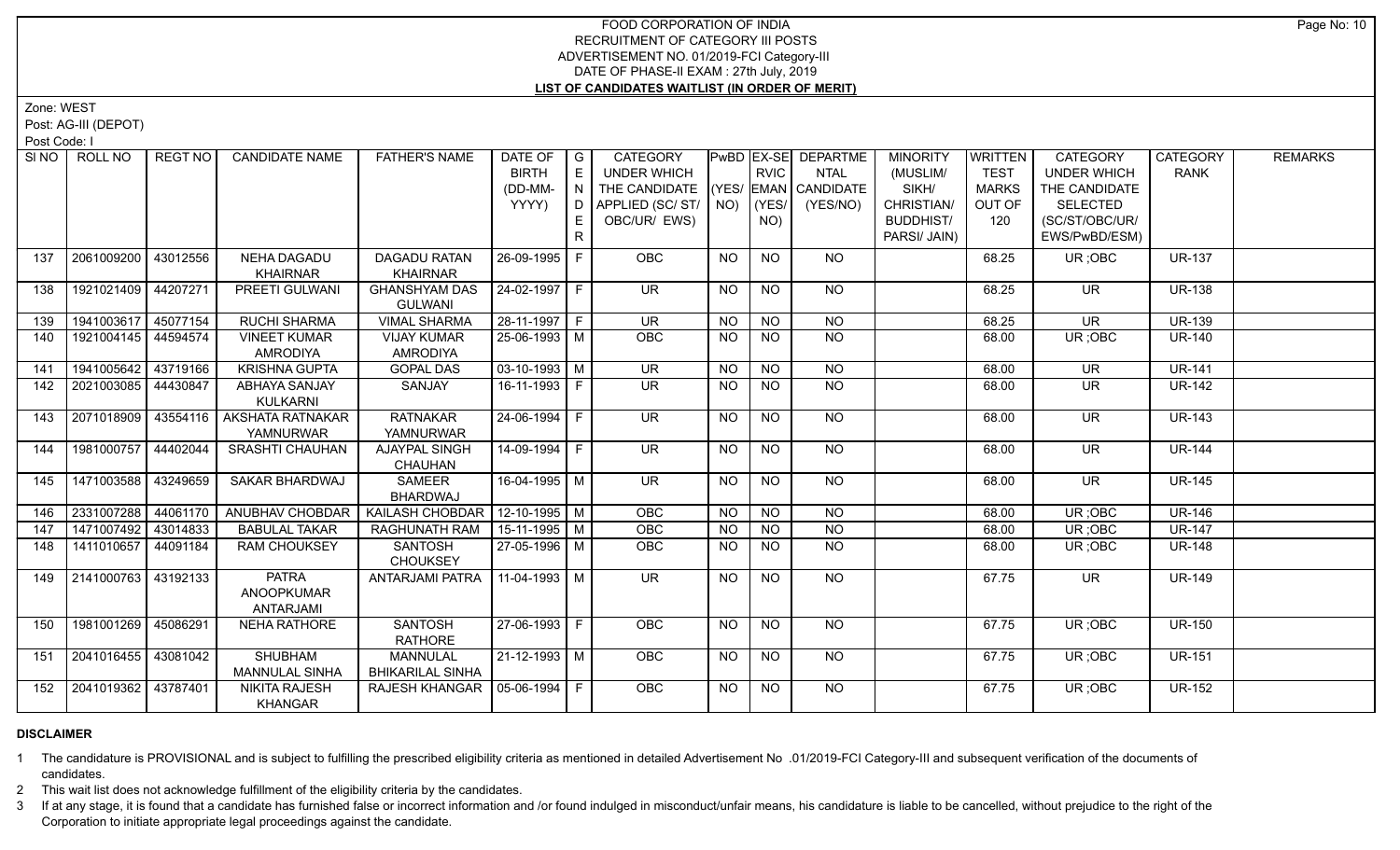Zone: WEST

Post: AG-III (DEPOT)

Post Code: I

| SI NO 1 | ROLL NO                     | REGT NO  | <b>CANDIDATE NAME</b>                     | <b>FATHER'S NAME</b>              | DATE OF               | $\overline{\phantom{a}}$ G | <b>CATEGORY</b>                    |           |                 | <b>PwBD EX-SE DEPARTME</b> | <b>MINORITY</b>  | WRITTEN      | <b>CATEGORY</b>    | <b>CATEGORY</b> | <b>REMARKS</b> |
|---------|-----------------------------|----------|-------------------------------------------|-----------------------------------|-----------------------|----------------------------|------------------------------------|-----------|-----------------|----------------------------|------------------|--------------|--------------------|-----------------|----------------|
|         |                             |          |                                           |                                   | <b>BIRTH</b>          | E                          | UNDER WHICH                        |           | <b>RVIC</b>     | <b>NTAL</b>                | (MUSLIM/         | <b>TEST</b>  | <b>UNDER WHICH</b> | <b>RANK</b>     |                |
|         |                             |          |                                           |                                   | (DD-MM-               | N                          | THE CANDIDATE (YES/ EMAN CANDIDATE |           |                 |                            | SIKH/            | <b>MARKS</b> | THE CANDIDATE      |                 |                |
|         |                             |          |                                           |                                   | YYYY)                 | D                          | APPLIED (SC/ ST/ NO)               |           | (YES/           | (YES/NO)                   | CHRISTIAN/       | OUT OF       | <b>SELECTED</b>    |                 |                |
|         |                             |          |                                           |                                   |                       |                            | OBC/UR/ EWS)                       |           | NO)             |                            | <b>BUDDHIST/</b> | 120          | (SC/ST/OBC/UR/     |                 |                |
|         |                             |          |                                           |                                   |                       |                            |                                    |           |                 |                            | PARSI/ JAIN)     |              | EWS/PwBD/ESM)      |                 |                |
| 153     | 1921005961                  | 43701810 | <b>SEEMA DEVNANI</b>                      | <b>MAHESH KUMAR</b>               | 29-06-1994            |                            | <b>UR</b>                          | <b>NO</b> | <b>NO</b>       | <b>NO</b>                  |                  | 67.75        | <b>UR</b>          | <b>UR-153</b>   |                |
|         |                             |          |                                           | <b>DEVNANI</b>                    |                       |                            |                                    |           |                 |                            |                  |              |                    |                 |                |
| 154     | 1881000529 43529101         |          | ABHIJITH BABU                             | <b>BABUMR</b>                     | 14-07-1994 M          |                            | <b>UR</b>                          | <b>NO</b> | <b>NO</b>       | <b>NO</b>                  |                  | 67.75        | UR                 | <b>UR-154</b>   |                |
| 155     | 1521002686 43267312         |          | <b>ABHISHEK SUNIL</b><br><b>PANDEY</b>    | <b>SUNIL PANDEY</b>               | 10-06-1995   M        |                            | UR.                                | <b>NO</b> | <b>NO</b>       | <b>NO</b>                  |                  | 67.75        | <b>UR</b>          | <b>UR-155</b>   |                |
| 156     | 2061000938   44318125       |          | <b>VIPRA SUDARSHAN</b>                    | <b>SUDARSHAN</b>                  | 13-10-1995 F          |                            | UR.                                | NO.       | <b>NO</b>       | NO                         |                  | 67.75        | UR.                | <b>UR-156</b>   |                |
|         |                             |          | <b>RAHEJA</b>                             |                                   |                       |                            |                                    |           |                 |                            |                  |              |                    |                 |                |
| 157     | 1351043688 44955380         |          | <b>ABHISHEK KUMAR</b>                     | ANIL KUMAR SINHA   25-07-1996   M |                       |                            | OBC                                | <b>NO</b> | $\overline{NO}$ | N <sub>O</sub>             |                  | 67.75        | UR; OBC            | <b>UR-157</b>   |                |
| 158     | 2331007691                  | 43241098 | <b>SUMAN SAINI</b>                        | YADRAM SAINI                      | $ 08-08-1996 F$       |                            | OBC                                | <b>NO</b> | <b>NO</b>       | N <sub>O</sub>             |                  | 67.75        | UR; OBC            | <b>UR-158</b>   |                |
| 159     | 2721002901                  | 43498263 | SABYASACHI PAUL                           | <b>RABINDRANATH</b>               | 26-04-1992   M        |                            | UR.                                | NO.       | <b>NO</b>       | <b>NO</b>                  |                  | 67.50        | UR.                | <b>UR-159</b>   |                |
|         |                             |          |                                           | <b>PAUL</b>                       |                       |                            |                                    |           |                 |                            |                  |              |                    |                 |                |
| 160     | 1381004976 44994316         |          | YAMINI VARMA                              | <b>M KAMRAJ</b>                   | 29-07-1993 F          |                            | <b>UR</b>                          | <b>NO</b> | <b>NO</b>       | <b>NO</b>                  |                  | 67.50        | <b>UR</b>          | <b>UR-160</b>   |                |
| 161     | 2321023701 43058873         |          | <b>OMPRAKASH HADA</b>                     | <b>BADAN SINGH</b>                | 19-11-1994 M          |                            | OBC                                | NO.       | <b>NO</b>       | $N$ O                      |                  | 67.50        | UR; OBC            | <b>UR-161</b>   |                |
|         |                             |          |                                           | HADA                              |                       |                            |                                    |           |                 |                            |                  |              |                    |                 |                |
| 162     | 2331004779 43595849         |          | <b>SAMDAR SINGH</b>                       | <b>JASWANT SINGH</b>              | $\sqrt{04-05-1996}$ M |                            | <b>UR</b>                          | <b>NO</b> | <b>NO</b>       | <b>NO</b>                  |                  | 67.50        | <b>UR</b>          | <b>UR-162</b>   |                |
| 163     | 2221004251                  | 44796717 | <b>POONAM</b>                             | J R KULHARI                       | 12-06-1996   F        |                            | OBC                                | <b>NO</b> | <b>NO</b>       | $N$ O                      |                  | 67.50        | UR; OBC            | <b>UR-163</b>   |                |
| 164     | 2041001837 43986762         |          | <b>VINEET KUMAR</b>                       | <b>BIRENDRA PRASAD</b>            | 18-10-1996 M          |                            | OBC                                | <b>NO</b> | $N$ O           | $N$ O                      |                  | 67.50        | UR; OBC            | <b>UR-164</b>   |                |
| 165     | 1991001414 43715247         |          | <b>NIKHIL ARUNPANT</b><br><b>ASHTIKAR</b> | <b>ARUNPANT</b>                   | 10-04-1992 M          |                            | <b>OBC</b>                         | NO.       | <b>NO</b>       | <b>NO</b>                  |                  | 67.25        | UR; OBC            | <b>UR-165</b>   |                |
| 166     | 1941007113 45204100         |          | RAVINDRA SAHU                             | <b>DEVI PRASAD</b><br>SAHU        | 15-08-1992 M          |                            | OBC                                | <b>NO</b> | <b>NO</b>       | <b>NO</b>                  |                  | 67.25        | UR; OBC            | <b>UR-166</b>   |                |
| 167     | 1921020634 44270277         |          | <b>SAJID KHAN</b>                         | <b>SHEKH</b>                      | 07-10-1992   M        |                            | <b>OBC</b>                         | NO.       | <b>NO</b>       | NO                         |                  | 67.25        | UR; OBC            | <b>UR-167</b>   |                |
|         |                             |          |                                           | SHAFIUDDIN KHAN                   |                       |                            |                                    |           |                 |                            |                  |              |                    |                 |                |
| 168     | 1471005907 43672890         |          | <b>MANSI RASHMIKANT</b>                   | <b>RASHMIKANT</b>                 | $11-01-1993$ F        |                            | UR.                                | <b>NO</b> | $\overline{NO}$ | NO                         |                  | 67.25        | UR.                | <b>UR-168</b>   |                |
|         |                             |          | <b>MEHTA</b>                              |                                   |                       |                            |                                    |           |                 |                            |                  |              |                    |                 |                |
| 169     | 2001000237   43354109       |          | <b>TRUPTI SHIVKUMAR</b>                   | <b>SHIVKUMAR</b>                  | 26-04-1993 F          |                            | UR.                                | NO.       | <b>NO</b>       | NO                         |                  | 67.25        | <b>UR</b>          | <b>UR-169</b>   |                |
|         |                             |          | JANGAM                                    | <b>REVANSIDHA</b>                 |                       |                            |                                    |           |                 |                            |                  |              |                    |                 |                |
|         |                             |          |                                           | <b>JANGAM</b>                     |                       |                            |                                    |           |                 |                            |                  |              |                    |                 |                |
|         | 170   1941003684   44005409 |          | RAHUL LOHAR                               | RAMGOPAL LOHAR   01-03-1994   M   |                       |                            | UR.                                | NO.       | <b>NO</b>       | <b>NO</b>                  |                  | 67.25        | UR.                | UR-170          |                |

#### **DISCLAIMER**

1 The candidature is PROVISIONAL and is subject to fulfilling the prescribed eligibility criteria as mentioned in detailed Advertisement No .01/2019-FCI Category-III and subsequent verification of the documents of candidates.

2 This wait list does not acknowledge fulfillment of the eligibility criteria by the candidates.

3 If at any stage, it is found that a candidate has furnished false or incorrect information and /or found indulged in misconduct/unfair means, his candidature is liable to be cancelled, without prejudice to the right of t Corporation to initiate appropriate legal proceedings against the candidate.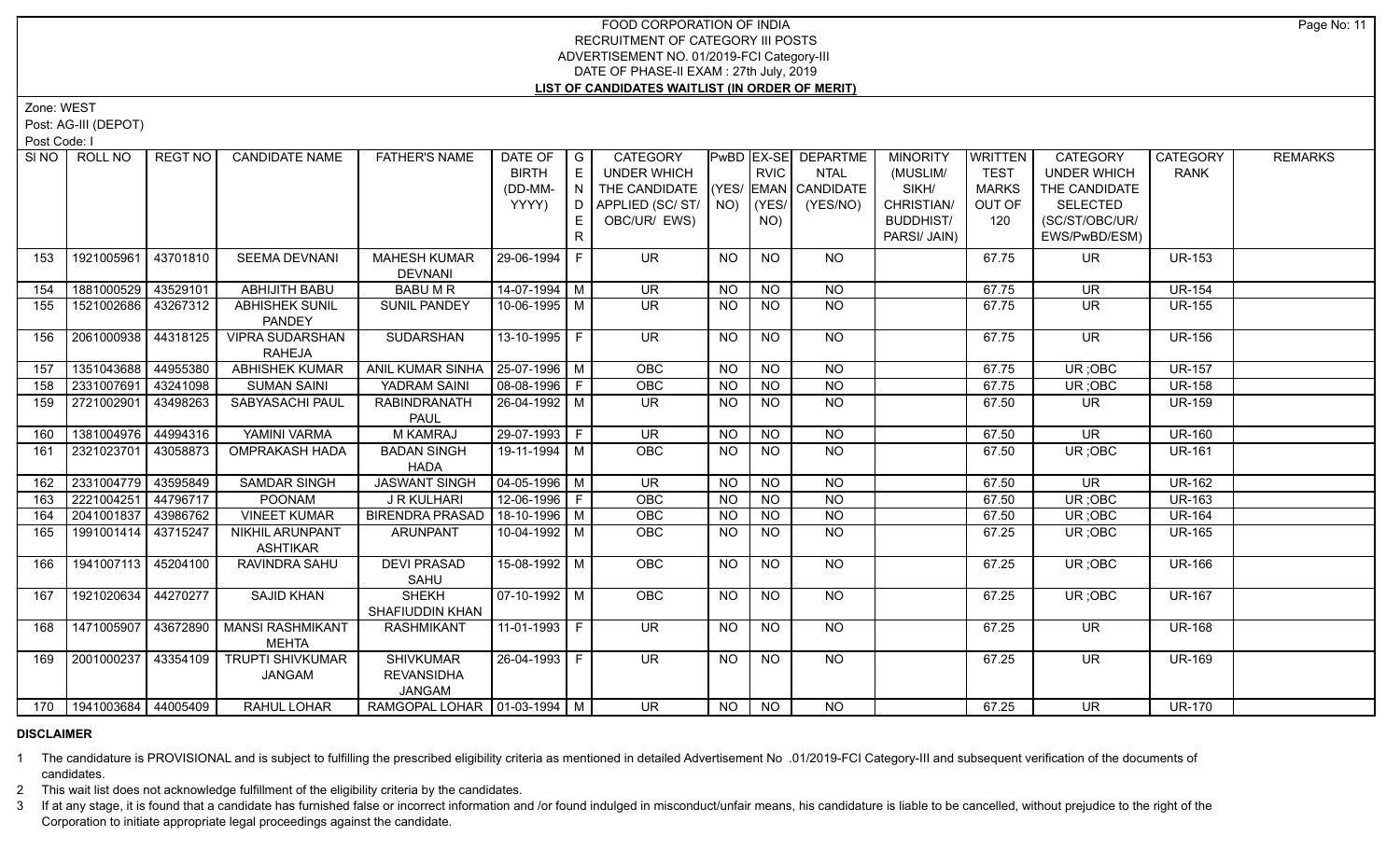Zone: WEST

Post: AG-III (DEPOT)

Post Code: I

| SI NO | ROLL NO             | REGT NO  | <b>CANDIDATE NAME</b>                               | <b>FATHER'S NAME</b>                                  | DATE OF<br><b>BIRTH</b><br>(DD-MM-<br>YYYY) | $\overline{\phantom{a}}$ G<br>E<br>N.<br>D<br>E. | <b>CATEGORY</b><br>UNDER WHICH<br>THE CANDIDATE<br>APPLIED (SC/ST/<br>OBC/UR/ EWS) | NO)       | <b>RVIC</b><br>YES/<br>NO) | PwBD EX-SE DEPARTME<br><b>NTAL</b><br>(YES/ EMAN CANDIDATE<br>(YES/NO) | <b>MINORITY</b><br>(MUSLIM/<br>SIKH/<br>CHRISTIAN/<br><b>BUDDHIST/</b> | <b>WRITTEN</b><br><b>TEST</b><br><b>MARKS</b><br>OUT OF<br>120 | <b>CATEGORY</b><br><b>UNDER WHICH</b><br>THE CANDIDATE<br><b>SELECTED</b><br>(SC/ST/OBC/UR/ | <b>CATEGORY</b><br><b>RANK</b> | <b>REMARKS</b> |
|-------|---------------------|----------|-----------------------------------------------------|-------------------------------------------------------|---------------------------------------------|--------------------------------------------------|------------------------------------------------------------------------------------|-----------|----------------------------|------------------------------------------------------------------------|------------------------------------------------------------------------|----------------------------------------------------------------|---------------------------------------------------------------------------------------------|--------------------------------|----------------|
|       |                     |          |                                                     |                                                       |                                             | R.                                               |                                                                                    |           |                            |                                                                        | PARSI/ JAIN)                                                           |                                                                | EWS/PwBD/ESM)                                                                               |                                |                |
| 171   | 2001006918 45136146 |          | RENUKA RAVINDRA<br><b>JOSHI</b>                     | <b>RAVINDRA</b><br><b>MADHUKARRAO</b><br><b>JOSHI</b> | 12-07-1994 F                                |                                                  | <b>UR</b>                                                                          | <b>NO</b> | <b>NO</b>                  | NO                                                                     |                                                                        | 67.25                                                          | <b>UR</b>                                                                                   | <b>UR-171</b>                  |                |
| 172   | 1391003342 44275527 |          | <b>VISHAL KUMAR</b><br><b>PURWAR</b>                | <b>VINOD KUMAR</b><br><b>PURWAR</b>                   | $05-11-1994$ M                              |                                                  | <b>UR</b>                                                                          | <b>NO</b> | <b>NO</b>                  | NO                                                                     |                                                                        | 67.25                                                          | <b>UR</b>                                                                                   | <b>UR-172</b>                  |                |
| 173   | 2071004836 43242533 |          | <b>JITENDRA</b><br><b>BHAUSAHEB</b><br>SARBANDE     | <b>BHAUSAHEB</b>                                      | $05-03-1995$ M                              |                                                  | <b>OBC</b>                                                                         | <b>NO</b> | NO                         | NO                                                                     |                                                                        | 67.25                                                          | UR; OBC                                                                                     | <b>UR-173</b>                  |                |
| 174   | 1921003574          | 43682883 | <b>NISHA PATEL</b>                                  | <b>BANSHIDHAR</b><br><b>PATEL</b>                     | 25-11-1995 F                                |                                                  | <b>OBC</b>                                                                         | <b>NO</b> | <b>NO</b>                  | <b>NO</b>                                                              |                                                                        | 67.25                                                          | UR; OBC                                                                                     | <b>UR-174</b>                  |                |
| 175   | 1921002666          | 43726668 | <b>ACHYUT MOHAN</b>                                 | <b>DWARKA PRASAD</b>                                  | 16-08-1996 M                                |                                                  | UR.                                                                                | NO        | <b>NO</b>                  | <b>NO</b>                                                              |                                                                        | 67.25                                                          | <b>UR</b>                                                                                   | <b>UR-175</b>                  |                |
| 176   | 2331006997          | 43240651 | POOJA SAINI                                         | <b>HAZARI LAL SAINI</b>                               | 29-07-1998 F                                |                                                  | <b>OBC</b>                                                                         | <b>NO</b> | NO                         | $N$ O                                                                  |                                                                        | 67.25                                                          | UR; OBC                                                                                     | <b>UR-176</b>                  |                |
| 177   | 2071014246 43742583 |          | <b>SHANKAR</b><br><b>BASWESHWAR</b><br><b>SWAMI</b> | <b>BASWESHWAR</b><br><b>MAHADEV SWAMI</b>             | 12-06-1992 M                                |                                                  | <b>OBC</b>                                                                         | <b>NO</b> | <b>NO</b>                  | N <sub>O</sub>                                                         |                                                                        | 67.00                                                          | UR; OBC                                                                                     | <b>UR-177</b>                  |                |
| 178   | 1351030986 44702675 |          | AASHISH RANJAN                                      | <b>HARENDRA KUMAR</b><br><b>SINGH</b>                 | 14-12-1992 M                                |                                                  | <b>OBC</b>                                                                         | NO.       | <b>NO</b>                  | <b>NO</b>                                                              |                                                                        | 67.00                                                          | UR; OBC                                                                                     | <b>UR-178</b>                  |                |
| 179   | 1351045570 43056573 |          | <b>VIKASH KUMAR</b>                                 | <b>ANIL KUMAR</b>                                     | $04 - 02 - 1993$ M                          |                                                  | OBC                                                                                | <b>NO</b> | NO                         | $N$ O                                                                  |                                                                        | 67.00                                                          | UR; OBC                                                                                     | <b>UR-179</b>                  |                |
| 180   | 1921013795 43796598 |          | <b>NIKITA SHARMA</b>                                | <b>YOGENDRA</b><br><b>SHARMA</b>                      | 06-06-1993 F                                |                                                  | $\overline{\mathsf{UR}}$                                                           | <b>NO</b> | <b>NO</b>                  | N <sub>O</sub>                                                         |                                                                        | 67.00                                                          | UR.                                                                                         | <b>UR-180</b>                  |                |
| 181   | 1951004032 44727750 |          | <b>VIVEK SONI</b>                                   | <b>KAMLESH SONI</b>                                   | 19-06-1993 M                                |                                                  | OBC                                                                                | <b>NO</b> | N <sub>O</sub>             | $\overline{NQ}$                                                        |                                                                        | 67.00                                                          | UR; OBC                                                                                     | <b>UR-181</b>                  |                |
| 182   | 2041023690          | 44451755 | PRATIK JAYANT<br><b>SIKDER</b>                      | <b>JAYANT SIKDER</b>                                  | 12-09-1993 M                                |                                                  | UR.                                                                                | NO.       | <b>NO</b>                  | <b>NO</b>                                                              |                                                                        | 67.00                                                          | UR.                                                                                         | <b>UR-182</b>                  |                |
| 183   | 1871000741          | 43239571 | <b>AJITH H</b>                                      | <b>HARIKUMAR</b>                                      | 24-10-1993 M                                |                                                  | $\overline{\mathsf{UR}}$                                                           | NO        | <b>NO</b>                  | <b>NO</b>                                                              |                                                                        | 67.00                                                          | <b>UR</b>                                                                                   | <b>UR-183</b>                  |                |
| 184   | 1351006895          | 43768699 | <b>ABHISHEK</b>                                     | <b>DEO CHARAN</b><br>PRASAD                           | $11-01-1994$ M                              |                                                  | OBC                                                                                | <b>NO</b> | $\overline{NQ}$            | N <sub>O</sub>                                                         |                                                                        | 67.00                                                          | UR; OBC                                                                                     | <b>UR-184</b>                  |                |
| 185   | 1521001103 44870054 |          | <b>VIRAMKUMAR</b><br>KANJIBHAI<br><b>PARADAVA</b>   | KANJIBHAI                                             | $20 - 02 - 1994$ M                          |                                                  | OBC                                                                                | <b>NO</b> | <b>NO</b>                  | $N$ <sup>O</sup>                                                       |                                                                        | 67.00                                                          | UR; OBC                                                                                     | <b>UR-185</b>                  |                |

# **DISCLAIMER**

1 The candidature is PROVISIONAL and is subject to fulfilling the prescribed eligibility criteria as mentioned in detailed Advertisement No .01/2019-FCI Category-III and subsequent verification of the documents of candidates.

2 This wait list does not acknowledge fulfillment of the eligibility criteria by the candidates.

3 If at any stage, it is found that a candidate has furnished false or incorrect information and /or found indulged in misconduct/unfair means, his candidature is liable to be cancelled, without prejudice to the right of t Corporation to initiate appropriate legal proceedings against the candidate.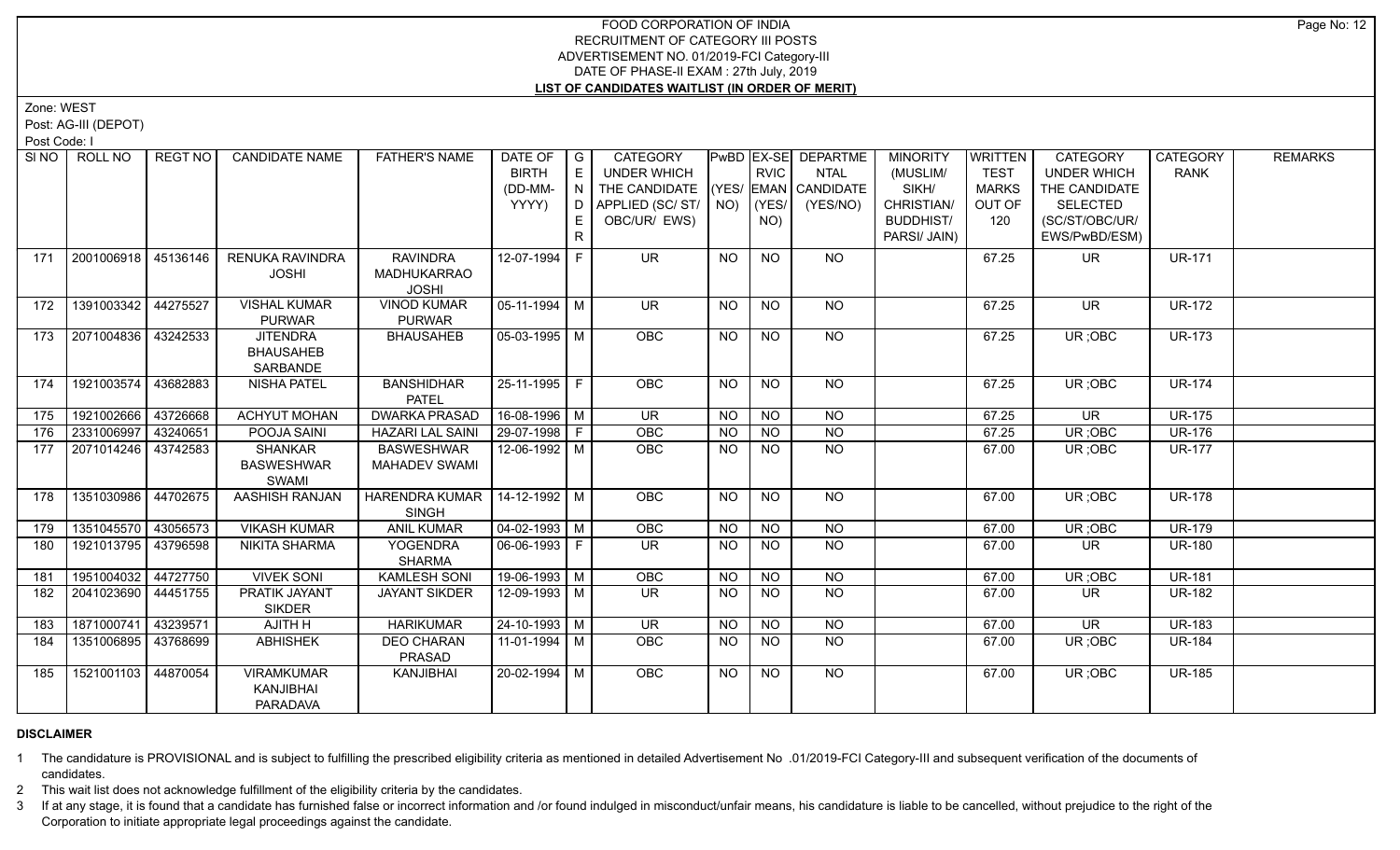Zone: WEST

Post: AG-III (DEPOT)

Post Code: I

| SI NO | ROLL NO             | REGT NO  | <b>CANDIDATE NAME</b>                     | <b>FATHER'S NAME</b>                                  | DATE OF                | G           | <b>CATEGORY</b>                     |           |                | <b>PWBD EX-SE DEPARTME</b> | <b>MINORITY</b>  | WRITTEN      | <b>CATEGORY</b>          | <b>CATEGORY</b> | <b>REMARKS</b> |
|-------|---------------------|----------|-------------------------------------------|-------------------------------------------------------|------------------------|-------------|-------------------------------------|-----------|----------------|----------------------------|------------------|--------------|--------------------------|-----------------|----------------|
|       |                     |          |                                           |                                                       | <b>BIRTH</b>           | $\mathsf E$ | <b>UNDER WHICH</b>                  |           | <b>RVIC</b>    | <b>NTAL</b>                | (MUSLIM/         | <b>TEST</b>  | <b>UNDER WHICH</b>       | <b>RANK</b>     |                |
|       |                     |          |                                           |                                                       | (DD-MM-                | N           | THE CANDIDATE (YES/ EMAN CANDIDATE) |           |                |                            | SIKH/            | <b>MARKS</b> | THE CANDIDATE            |                 |                |
|       |                     |          |                                           |                                                       | YYYY)                  | D.          | APPLIED (SC/ ST/ NO)                |           | (YES/          | (YES/NO)                   | CHRISTIAN/       | OUT OF       | <b>SELECTED</b>          |                 |                |
|       |                     |          |                                           |                                                       |                        | E.          | OBC/UR/ EWS)                        |           | NO)            |                            | <b>BUDDHIST/</b> | 120          | (SC/ST/OBC/UR/           |                 |                |
|       |                     |          |                                           |                                                       |                        | R           |                                     |           |                |                            | PARSI/ JAIN)     |              | EWS/PwBD/ESM)            |                 |                |
| 186   | 1351078838          | 43556747 | <b>AKANKSHA</b>                           | <b>ANIL KUMAR</b>                                     | 12-08-1995             | E           | <b>UR</b>                           | <b>NO</b> | <b>NO</b>      | NO                         |                  | 67.00        | <b>UR</b>                | <b>UR-186</b>   |                |
| 187   | 1721001464          | 43983514 | <b>EKTA KUMARI</b>                        | SIYARAM SINGH                                         | 13-07-1996             | E           | UR.                                 | <b>NO</b> | <b>NO</b>      | NO.                        |                  | 67.00        | UR.                      | <b>UR-187</b>   |                |
| 188   | 2001007423          | 43862796 | <b>VAISHALI</b>                           | SOPANRAO                                              | $01-10-1996$           |             | <b>UR</b>                           | <b>NO</b> | NO             | NO                         |                  | 67.00        | <b>UR</b>                | <b>UR-188</b>   |                |
|       |                     |          | SOPANRAO                                  |                                                       |                        |             |                                     |           |                |                            |                  |              |                          |                 |                |
|       |                     |          | <b>THAVARE</b>                            |                                                       |                        |             |                                     |           |                |                            |                  |              |                          |                 |                |
| 189   | 2351004925          | 44953997 | KANIKA SHEKHAWAT                          | DEEPENDRA SINGH   28-11-1996   F                      |                        |             | UR.                                 | <b>NO</b> | $N$ O          | $N$ <sup>O</sup>           |                  | 67.00        | UR.                      | <b>UR-189</b>   |                |
| 190   | 1921005484          | 44559728 | <b>SOMANSH MUDLIAR</b>                    | S S MUDLIAR                                           | $\boxed{20-01-1992}$ M |             | <b>UR</b>                           | <b>NO</b> | $N$ O          | $N$ O                      |                  | 66.75        | $\overline{\mathsf{UR}}$ | <b>UR-190</b>   |                |
| 191   | 1351007647          | 43615005 | <b>CHANDAN KUMAR</b>                      | <b>GANESH PRASAD</b>                                  | 15-02-1992 M           |             | OBC                                 | <b>NO</b> | <b>NO</b>      | <b>NO</b>                  |                  | 66.75        | UR; OBC                  | <b>UR-191</b>   |                |
| 192   | 1921008932          | 44821750 | <b>ALOK NAMDEV</b>                        | <b>GOURI SHANKAR</b><br><b>NAMDEV</b>                 | 18-10-1992 M           |             | OBC                                 | NO        | N <sub>O</sub> | $N$ <sup>O</sup>           |                  | 66.75        | UR; OBC                  | <b>UR-192</b>   |                |
| 193   | 1351081621          | 43259148 | <b>KUMAR SANJEEV</b><br><b>RANJAN</b>     | SHREE KANT PAL                                        | 24-02-1993 M           |             | UR.                                 | NO        | NO.            | NO.                        |                  | 66.75        | <b>UR</b>                | <b>UR-193</b>   |                |
| 194   | 2031000885          | 43694745 | <b>NITESH KUMAR</b><br><b>SINGH</b>       | SURENDRA NATH<br><b>SINGH</b>                         | $01-07-1993$ M         |             | UR.                                 | NO        | <b>NO</b>      | NO                         |                  | 66.75        | UR.                      | <b>UR-194</b>   |                |
| 195   | 2001002881          | 43666527 | <b>NIRAJ KIRAN</b><br><b>PADALKAR</b>     | <b>PADALKAR KIRAN</b><br><b>PRABHAKAR</b>             | $31 - 12 - 1993$ M     |             | <b>UR</b>                           | NO.       | <b>NO</b>      | <b>NO</b>                  |                  | 66.75        | <b>UR</b>                | <b>UR-195</b>   |                |
| 196   | 1951012542 43503941 |          | PRATIBHA KURMI                            | <b>OMKAR PRASAD</b>                                   | $20-01-1994$ F         |             | OBC                                 | <b>NO</b> | N <sub>O</sub> | <b>NO</b>                  |                  | 66.75        | UR; OBC                  | <b>UR-196</b>   |                |
| 197   | 1511001203 43412948 |          | <b>BHARGAV BABUBHAI</b><br><b>SOJITRA</b> | <b>BUBUBHAI</b><br><b>RATNABHAI</b><br><b>SOJITRA</b> | $07-02-1994$ M         |             | UR.                                 | NO        | <b>NO</b>      | NO                         |                  | 66.75        | UR.                      | <b>UR-197</b>   |                |
| 198   | 1471003699          | 43549489 | <b>MOHAMMEDIRSHAD</b><br><b>SHAIKH</b>    | <b>RAFIQUE BHAI</b><br><b>SHAIKH</b>                  | $29-08-1994$ M         |             | UR.                                 | NO.       | <b>NO</b>      | NO.                        | <b>MUSLIM</b>    | 66.75        | <b>UR</b>                | <b>UR-198</b>   |                |
| 199   | 2021003598          | 43301562 | PRASAD SANJAY<br>CHORAGE                  | <b>SANJAY ARVIND</b><br>CHORAGE                       | 09-09-1994 M           |             | <b>UR</b>                           | NO.       | <b>NO</b>      | <b>NO</b>                  |                  | 66.75        | <b>UR</b>                | <b>UR-199</b>   |                |
| 200   | 1921000217          | 43437587 | RITU GANESHE                              | <b>BHAURAO</b><br><b>GANESHE</b>                      | $01-01-1995$           |             | OBC                                 | <b>NO</b> | <b>NO</b>      | <b>NO</b>                  |                  | 66.75        | UR; OBC                  | <b>UR-200</b>   |                |
| 201   | 1941009185          | 43419995 | <b>AKSHAY MALVIYA</b>                     | <b>ANIL MALVIYA</b>                                   | $01-07-1995$ M         |             | OBC                                 | <b>NO</b> | <b>NO</b>      | <b>NO</b>                  |                  | 66.75        | UR; OBC                  | <b>UR-201</b>   |                |
| 202   | 2681002909          | 44420250 | <b>KUMAR RUPAM</b>                        | <b>KRISHAN CHANDRA</b><br><b>KUMAR</b>                | 23-05-1997 M           |             | <b>OBC</b>                          | NO.       | NO.            | NO                         |                  | 66.75        | UR; OBC                  | <b>UR-202</b>   |                |

#### **DISCLAIMER**

1 The candidature is PROVISIONAL and is subject to fulfilling the prescribed eligibility criteria as mentioned in detailed Advertisement No .01/2019-FCI Category-III and subsequent verification of the documents of candidates.

2 This wait list does not acknowledge fulfillment of the eligibility criteria by the candidates.

3 If at any stage, it is found that a candidate has furnished false or incorrect information and /or found indulged in misconduct/unfair means, his candidature is liable to be cancelled, without prejudice to the right of t Corporation to initiate appropriate legal proceedings against the candidate.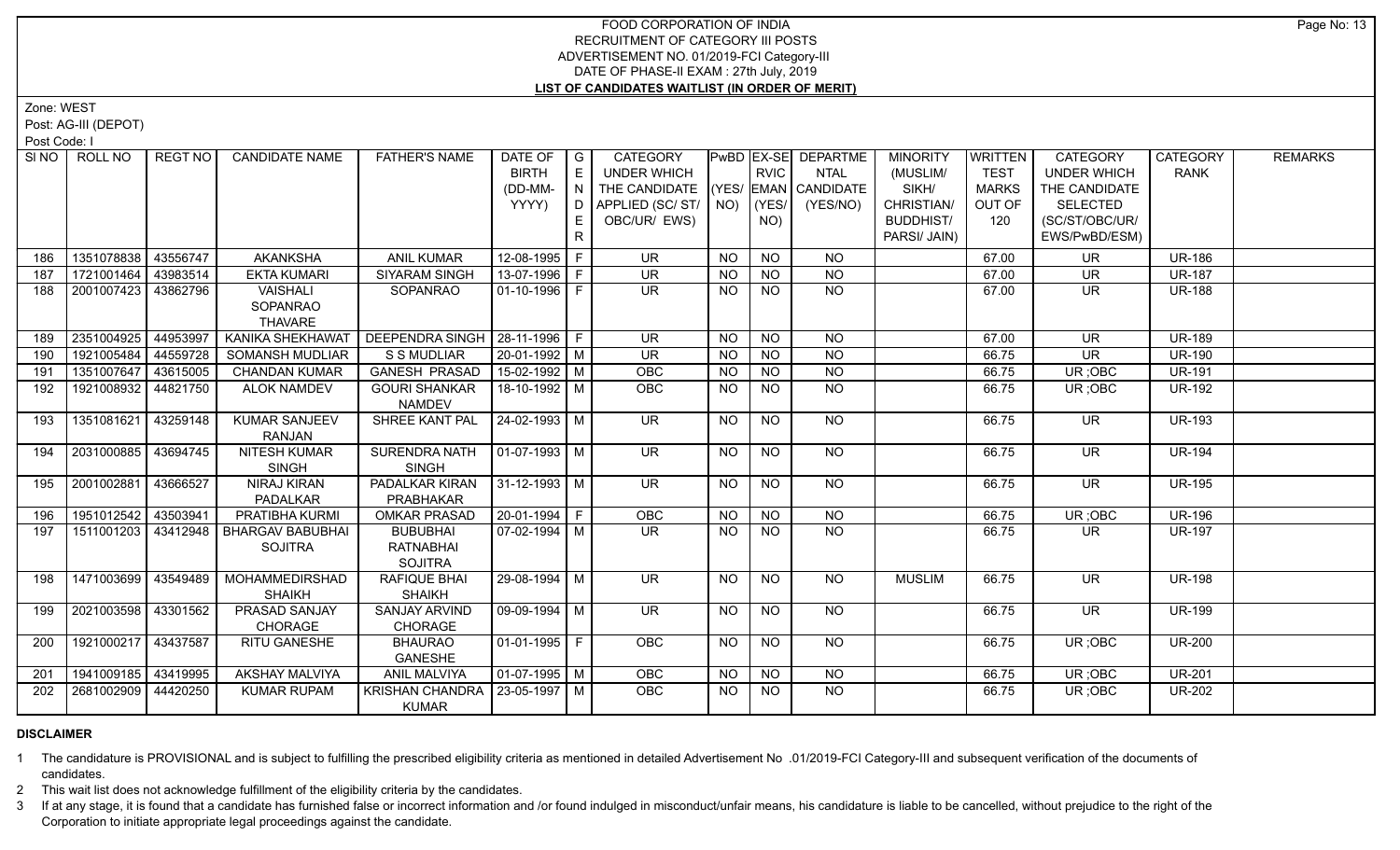Zone: WEST

Post: AG-III (DEPOT)

Post Code: I

|     | SINO   ROLL NO          | <b>REGT NO</b> | <b>CANDIDATE NAME</b>    | <b>FATHER'S NAME</b>   | DATE OF                | $\overline{\phantom{a}}$ G | <b>CATEGORY</b>    |                 |                | <b>PwBD EX-SE DEPARTME</b> | <b>MINORITY</b>  | WRITTEN      | <b>CATEGORY</b>    | <b>CATEGORY</b> | <b>REMARKS</b> |
|-----|-------------------------|----------------|--------------------------|------------------------|------------------------|----------------------------|--------------------|-----------------|----------------|----------------------------|------------------|--------------|--------------------|-----------------|----------------|
|     |                         |                |                          |                        | <b>BIRTH</b>           | E                          | <b>UNDER WHICH</b> |                 | <b>RVIC</b>    | <b>NTAL</b>                | (MUSLIM/         | <b>TEST</b>  | <b>UNDER WHICH</b> | RANK            |                |
|     |                         |                |                          |                        | (DD-MM-                | N                          | THE CANDIDATE      |                 |                | (YES/ EMAN CANDIDATE       | SIKH/            | <b>MARKS</b> | THE CANDIDATE      |                 |                |
|     |                         |                |                          |                        | YYYY)                  | D                          | APPLIED (SC/ST/    | NO)             | (YES/          | (YES/NO)                   | CHRISTIAN/       | OUT OF       | <b>SELECTED</b>    |                 |                |
|     |                         |                |                          |                        |                        | E                          | OBC/UR/ EWS)       |                 | NO)            |                            | <b>BUDDHIST/</b> | 120          | (SC/ST/OBC/UR/     |                 |                |
|     |                         |                |                          |                        |                        | R                          |                    |                 |                |                            | PARSI/ JAIN)     |              | EWS/PwBD/ESM)      |                 |                |
| 203 | 1961001678              | 44048663       | AASHU SONI               | <b>RAKESH SONI</b>     | 10-08-1992 M           |                            | <b>UR</b>          | <b>NO</b>       | <b>NO</b>      | <b>NO</b>                  |                  | 66.50        | UR                 | <b>UR-203</b>   |                |
| 204 | 2741027902              | 45012062       | <b>VIVEK SHRIVASTAVA</b> | <b>VIDYA BHUSHAN</b>   | 19-10-1992 M           |                            | <b>UR</b>          | <b>NO</b>       | <b>NO</b>      | $N$ O                      |                  | 66.50        | <b>UR</b>          | <b>UR-204</b>   |                |
|     |                         |                |                          | <b>SHRIVASTAVA</b>     |                        |                            |                    |                 |                |                            |                  |              |                    |                 |                |
| 205 | 2041023835              | 44120069       | <b>RAHUL</b>             | PRAKASH                | 29-05-1993 M           |                            | <b>UR</b>          | NO.             | <b>NO</b>      | <b>NO</b>                  |                  | 66.50        | <b>UR</b>          | <b>UR-205</b>   |                |
|     |                         |                | <b>PRAKASHRAO</b>        | <b>KHAMKAR</b>         |                        |                            |                    |                 |                |                            |                  |              |                    |                 |                |
|     |                         |                | <b>KHAMKAR</b>           |                        |                        |                            |                    |                 |                |                            |                  |              |                    |                 |                |
| 206 | 2321087056              | 44435206       | PRAKASH SOLANKI          | <b>GIRDHARI LAL</b>    | $21 - 05 - 1994$ M     |                            | <b>OBC</b>         | <b>NO</b>       | N <sub>O</sub> | <b>NO</b>                  |                  | 66.50        | UR; OBC            | <b>UR-206</b>   |                |
| 207 | 1511001444              | 43468928       | PRIYAKUMARI              | <b>RAMNIKBHAI</b>      | 11-08-1994   F         |                            | <b>OBC</b>         | <b>NO</b>       | <b>NO</b>      | $N$ O                      |                  | 66.50        | UR; OBC            | <b>UR-207</b>   |                |
|     |                         |                | <b>RAMNIKBHAI</b>        | <b>CHAVDA</b>          |                        |                            |                    |                 |                |                            |                  |              |                    |                 |                |
|     |                         |                | <b>CHAVDA</b>            |                        |                        |                            |                    |                 |                |                            |                  |              |                    |                 |                |
| 208 | 1191001597              | 44378659       | MALLEBOYINA              | VENKATESWARLU          | 27-08-1994 M           |                            | <b>OBC</b>         | NO.             | <b>NO</b>      | NO                         |                  | 66.50        | UR; OBC            | <b>UR-208</b>   |                |
|     |                         |                | <b>RAJASEKHAR</b>        |                        |                        |                            |                    |                 |                |                            |                  |              |                    |                 |                |
| 209 | 1411062414              | 45006667       | <b>VIVEK KUMAR</b>       | <b>VIJAY KUMAR RAI</b> | $\boxed{01-01-1995}$ M |                            | <b>UR</b>          | <b>NO</b>       | <b>NO</b>      | <b>NO</b>                  |                  | 66.50        | <b>UR</b>          | <b>UR-209</b>   |                |
| 210 | 1931001181              | 44136585       | <b>DISHA SHRIVASTAVA</b> | <b>GIRISH</b>          | 09-06-1995 F           |                            | <b>UR</b>          | NO.             | <b>NO</b>      | NO                         |                  | 66.50        | <b>UR</b>          | <b>UR-210</b>   |                |
|     |                         |                |                          | <b>SHRIVASTAVA</b>     |                        |                            |                    |                 |                |                            |                  |              |                    |                 |                |
| 211 | 2041025450              | 43848186       | <b>MONALI SALOTKAR</b>   | <b>MANOHAR</b>         | 30-06-1995   F         |                            | OBC                | NO.             | <b>NO</b>      | <b>NO</b>                  |                  | 66.50        | UR; OBC            | <b>UR-211</b>   |                |
| 212 | 2001002901              | 45011965       | SHUBHAM SANTOSH          | SANTOSH                | 20-07-1995   M         |                            | <b>OBC</b>         | NO              | <b>NO</b>      | <b>NO</b>                  |                  | 66.50        | UR; OBC            | <b>UR-212</b>   |                |
|     |                         |                | <b>UGALE</b>             |                        |                        |                            |                    |                 |                |                            |                  |              |                    |                 |                |
| 213 | 2311002062              | 44307512       | <b>ALKA</b>              | <b>GOURI SHANKAR</b>   | $10-12-1996$ F         |                            | OBC                | <b>NO</b>       | <b>NO</b>      | <b>NO</b>                  |                  | 66.50        | UR; OBC            | <b>UR-213</b>   |                |
| 214 | 1351094036 44955384     |                | <b>VEDANT KUMAR</b>      | <b>SUNIL KUMAR</b>     | $09-03-1997$ M         |                            | OBC                | $\overline{NQ}$ | <b>NO</b>      | $\overline{NQ}$            |                  | 66.50        | UR; OBC            | <b>UR-214</b>   |                |
| 215 | 1411030367              | 44638252       | <b>KUMAR SAURAV</b>      | SACHIDANAND            | 10-02-1992   M         |                            | UR.                | NO.             | <b>NO</b>      | <b>NO</b>                  |                  | 66.25        | UR.                | <b>UR-215</b>   |                |
|     |                         |                |                          | <b>SINHA</b>           |                        |                            |                    |                 |                |                            |                  |              |                    |                 |                |
| 216 | 2041004804              | 43661782       | <b>SANKET</b>            | CHANDRAKANT            | 23-01-1993 M           |                            | OBC                | <b>NO</b>       | <b>NO</b>      | N <sub>O</sub>             |                  | 66.25        | UR; OBC            | <b>UR-216</b>   |                |
|     |                         |                | CHANDRAKANT              |                        |                        |                            |                    |                 |                |                            |                  |              |                    |                 |                |
|     |                         |                | <b>MEDPILWAR</b>         |                        |                        |                            |                    |                 |                |                            |                  |              |                    |                 |                |
| 217 | 2001005974              | 45060036       | <b>GANESH SARJERAO</b>   | <b>GAWATE</b>          | $02 - 03 - 1993$ M     |                            | UR.                | NO.             | NO.            | NO.                        |                  | 66.25        | UR.                | <b>UR-217</b>   |                |
|     |                         |                | <b>GAWATE</b>            | <b>SARJERAO</b>        |                        |                            |                    |                 |                |                            |                  |              |                    |                 |                |
|     |                         |                |                          | <b>TOTARAM</b>         |                        |                            |                    |                 |                |                            |                  |              |                    |                 |                |
|     | 218 2031007102 44347253 |                | <b>PRIYANKA</b>          | UMESH PRASAD           | 19-06-1993 F           |                            | <b>OBC</b>         | NO              | NO.            | NO.                        |                  | 66.25        | UR; OBC            | <b>UR-218</b>   |                |

#### **DISCLAIMER**

1 The candidature is PROVISIONAL and is subject to fulfilling the prescribed eligibility criteria as mentioned in detailed Advertisement No .01/2019-FCI Category-III and subsequent verification of the documents of candidates.

2 This wait list does not acknowledge fulfillment of the eligibility criteria by the candidates.

3 If at any stage, it is found that a candidate has furnished false or incorrect information and /or found indulged in misconduct/unfair means, his candidature is liable to be cancelled, without prejudice to the right of t Corporation to initiate appropriate legal proceedings against the candidate.